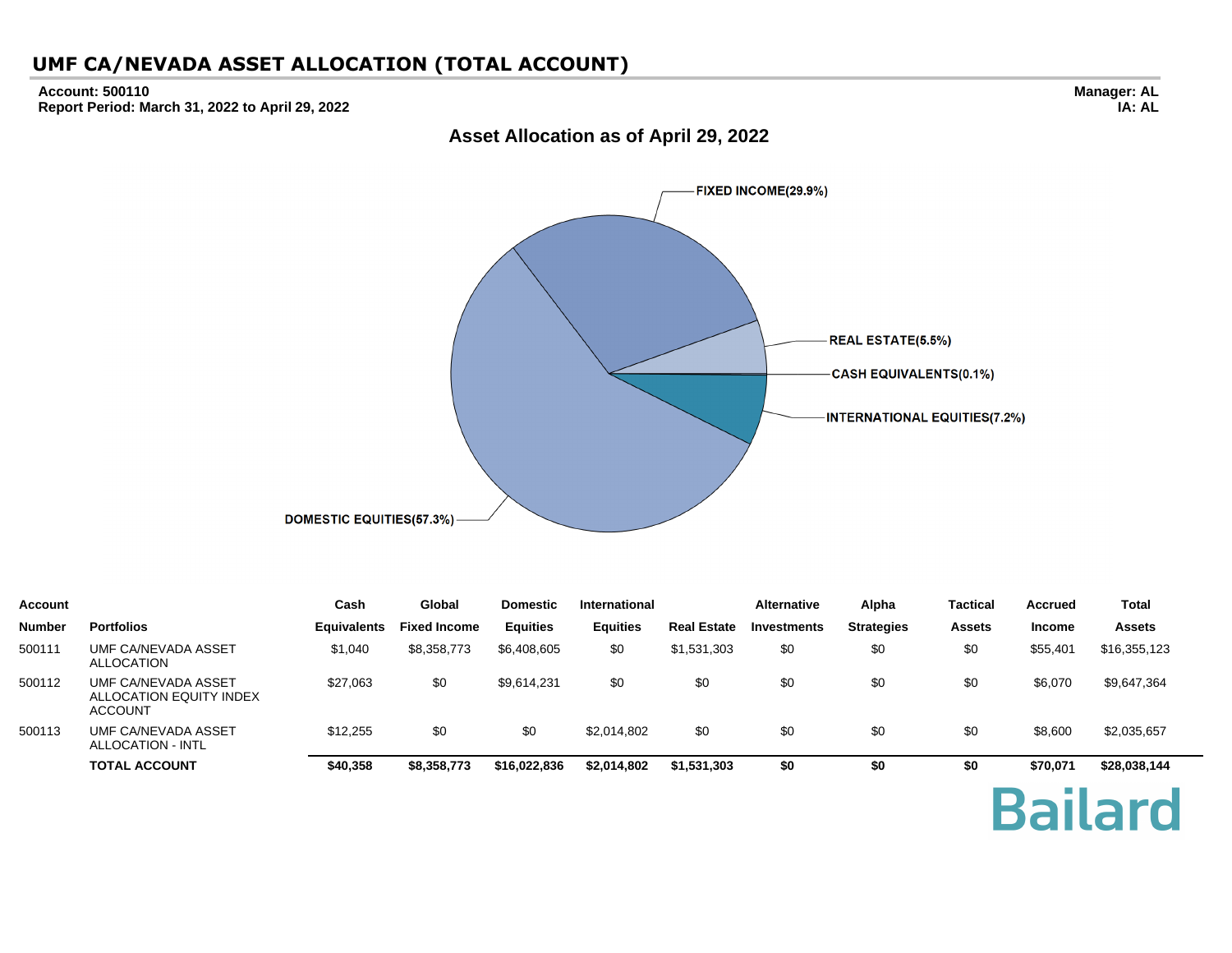# **Account: 500110**

**Report Period: March 31, 2022 to April 29, 2022**

### **Summary of Investment Returns as of April 29, 2022**

|                                   |                      |                |                     |          | <b>Annualized</b>      |
|-----------------------------------|----------------------|----------------|---------------------|----------|------------------------|
|                                   |                      | <b>Current</b> |                     |          | <b>Since Inception</b> |
|                                   | <b>Month to Date</b> | Period         | <b>Year to Date</b> | 1 Year   | 06/16/2016             |
| <b>RETURNS BY ASSET CLASS</b>     |                      |                |                     |          |                        |
| <b>FIXED INCOME</b>               | $-1.92%$             | $-1.92%$       | $-6.25 \%$          | $-6.61%$ | 1.52%                  |
| <b>DOMESTIC EQUITIES</b>          | $-8.26%$             | $-8.26%$       | $-11.18%$           | 1.83%    | 15.56 %                |
| <b>INTERNATIONAL EQUITIES</b>     | $-6.73%$             | $-6.73%$       | $-11.12%$           | $-8.05%$ | 2.94%                  |
| <b>REAL ESTATE</b>                | 0.00%                | 0.00%          | 8.76 %              |          | 10.25 %                |
| <b>TOTAL PORTFOLIO</b>            | $-5.88%$             | $-5.88%$       | $-8.73%$            | $-0.97%$ | 10.00 %                |
| <b>COMPARATIVE INDICES</b>        |                      |                |                     |          |                        |
| 05. S&P 500 WITH INCOME           | -8.72 %              | $-8.72%$       | $-12.92%$           | 0.20%    | 14.48 %                |
| 08. MSCI EAFE INDEX               | $-6.47%$             | $-6.47%$       | $-12.00%$           | $-8.15%$ | 7.22%                  |
| <b>BARCLAYS US INT GOV/CRED</b>   | $-2.00%$             | $-2.00%$       | $-6.42%$            | $-6.48%$ | 1.06%                  |
| <b>S&amp;P 500-BARCLAYS 60/40</b> | $-6.03%$             | $-6.03%$       | $-10.20%$           | $-2.20%$ | 9.28%                  |

**IA: AL**

**Manager: AL**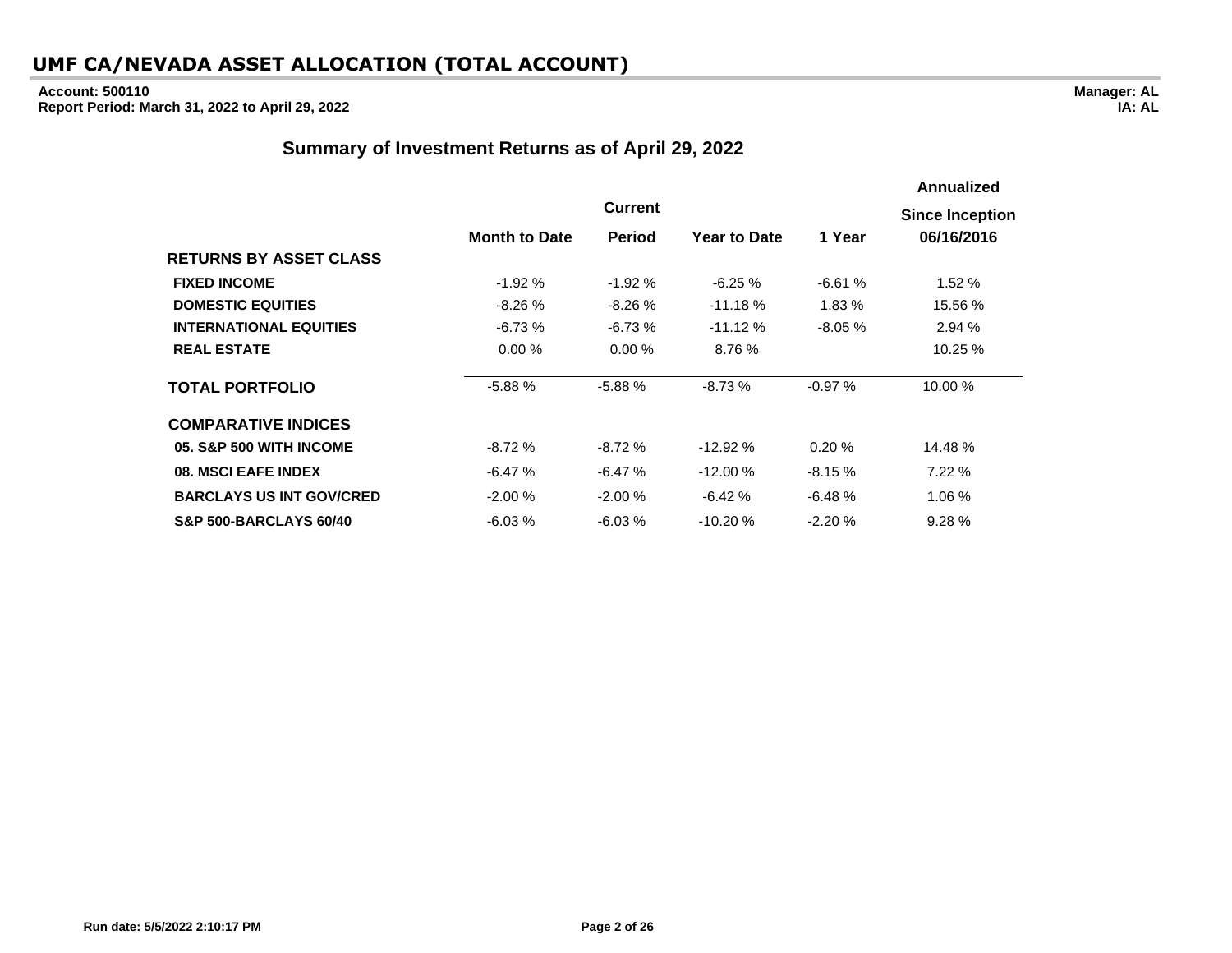**Account: 500110 Report Period: March 31, 2022 to April 29, 2022**

| <b>Performance Detail</b>         |               |
|-----------------------------------|---------------|
| Portfolio Value on 03/31/2022     | \$29,816,757  |
| <b>Deposits</b>                   | \$116,000     |
| Withdrawals                       | (\$109,869)   |
| <b>Transfers</b>                  | \$0           |
| <b>Accrued Interest</b>           | \$0           |
| <b>Fees &amp; Expenses</b>        | (\$27,257)    |
| <b>Interest</b>                   | \$8,686       |
| <b>Dividends</b>                  | \$27,061      |
| <b>Capital Gains Distribution</b> | \$0           |
| <b>Appreciation</b>               | (\$1,801,684) |
| <b>Change in Accrued Income</b>   | \$8,451       |
| Portfolio Value on 04/29/2022     | \$28,038,144  |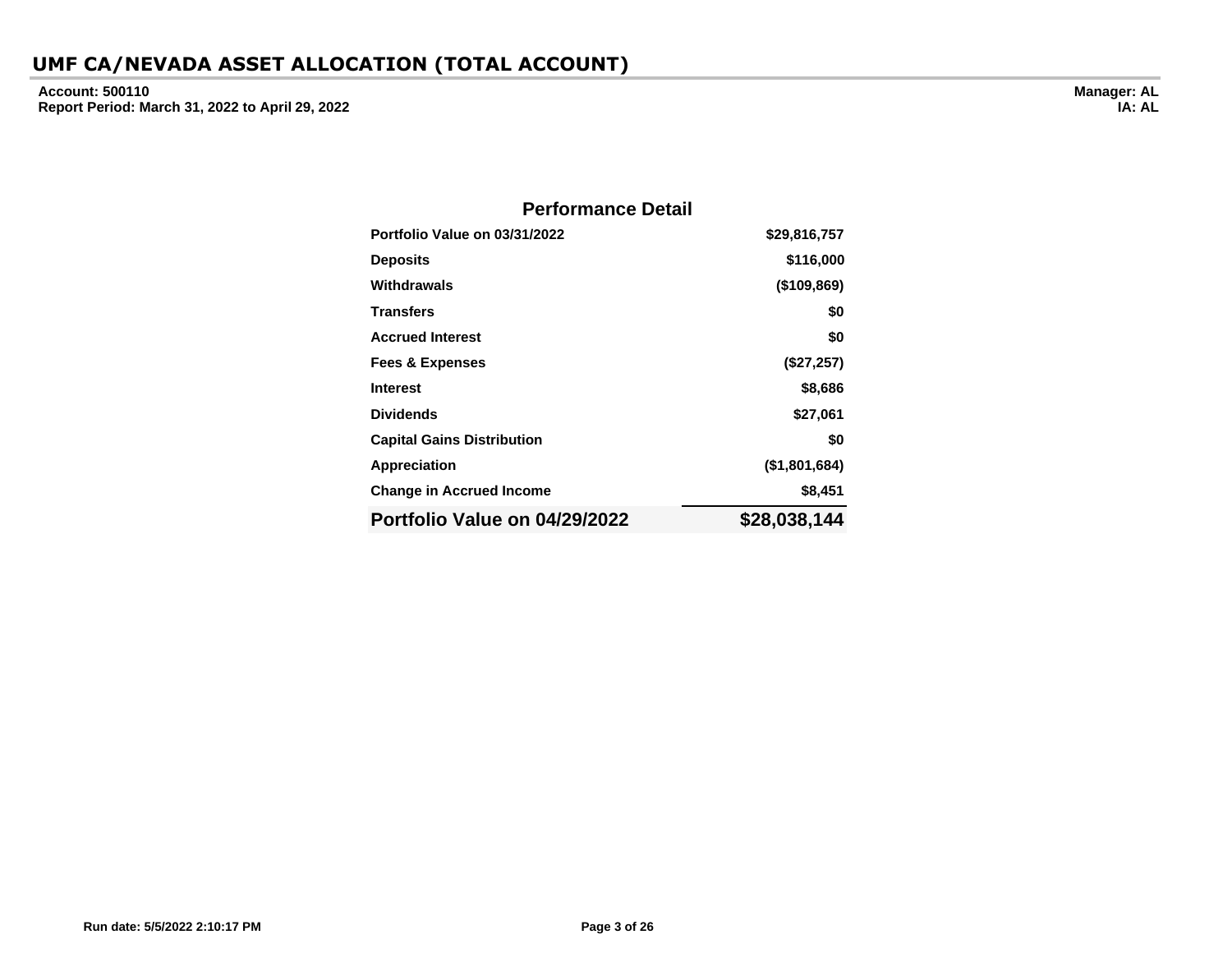#### **Account: 500110**

**Report Period: March 31, 2022 to April 29, 2022**

### **Holdings Report as of April 29, 2022**

|                            |                                                      |                |              | <b>Market Value</b> |       | <b>Total Cost</b> |           | Gain/Loss         |         | <b>Annualized Income</b> |       |
|----------------------------|------------------------------------------------------|----------------|--------------|---------------------|-------|-------------------|-----------|-------------------|---------|--------------------------|-------|
|                            |                                                      |                |              |                     |       | Avg               |           |                   |         |                          |       |
| Quantity                   |                                                      | Symbol         | <b>Price</b> | Value(\$)           | (%)   | Cost              | $($ \$)   | $($ \$)           | %       | $($ \$)                  | Yield |
| <b>CASH EQUIVALENTS</b>    |                                                      |                |              |                     |       |                   |           |                   |         |                          |       |
| <b>Money Markets</b>       |                                                      |                |              |                     |       |                   |           |                   |         |                          |       |
|                            | <b>CUSTODIAN MONEY MARKET FUND</b>                   | T <sub>2</sub> |              | 40,358              | 100.0 |                   | 40,358    |                   |         | 0                        | 0.0   |
| <b>Total Money Markets</b> |                                                      |                |              | 40,358              | 100.0 |                   | 40,358    |                   |         | 0                        | 0.0   |
|                            | <b>Total CASH EQUIVALENTS</b>                        |                |              | 40,358              | 0.1   |                   | 40,358    |                   |         | 0                        | 0.0   |
| <b>FIXED INCOME</b>        |                                                      |                |              |                     |       |                   |           |                   |         |                          |       |
| <b>Domestic Bonds</b>      |                                                      |                |              |                     |       |                   |           |                   |         |                          |       |
|                            | <b>CORPORATE FRN</b>                                 |                |              | 217,734             | 2.6   |                   | 250,212   | $-32,478$ $-13.0$ |         | 8,712                    | 4.0   |
| 220,000                    | JPMorgan Fix To Float Call 3mo Libor<br>$+1.245%$    | 46647PBA3      | 98.97        | 217,734             | 2.6   | 113.73            | 250,212   | $-32,478$         | $-13.0$ | 8,712                    | 4.0   |
|                            | 3.96 Jan 29 2027                                     |                |              |                     |       |                   |           |                   |         |                          |       |
| <b>FINANCIALS</b>          |                                                      |                |              | 1,938,797           | 23.2  |                   | 2,065,152 | $-126,355$        | $-6.1$  | 59,037                   | 3.0   |
| 150.000                    | AMERICAN EXPRESS CO SR UNSEC                         | 025816CA5      | 102.07       | 153,112             | 1.8   | 107.72            | 161,585   | $-8,473$          | $-5.2$  | 6,300                    | 4.1   |
|                            | 4.2 Nov 6 2025                                       |                |              |                     |       |                   |           |                   |         |                          |       |
| 150,000                    | <b>BARCLAYS BANK PLC SR UNSEC</b><br>1.5 Feb 24 2027 | 06748EPX5      | 89.62        | 134,429             | 1.6   | 96.34             | 144,504   | $-10,075$         | $-7.0$  | 2,250                    | 1.7   |
| 210,000                    | <b>CHARLES SCHWAB CORP</b>                           | 808513AQ8      | 97.49        | 204,736             | 2.4   | 99.80             | 209,577   | -4,841            | $-2.3$  | 6,720                    | 3.3   |
|                            | 3.2 Mar 2 2027                                       |                |              |                     |       |                   |           |                   |         |                          |       |
| 150,000                    | <b>FISERV INC SR UNSEC</b>                           | 337738AT5      | 96.77        | 145,155             | 1.7   | 103.66            | 155,492   | -10,337           | $-6.6$  | 4,800                    | 3.3   |
|                            | 3.2 Jul 1 2026                                       |                |              |                     |       |                   |           |                   |         |                          |       |
| 175,000                    | <b>GOLDMAN SACHS GROUP INC</b>                       | 38148LAC0      | 99.07        | 173,374             | 2.1   | 101.03            | 176,806   | $-3,432 -1.9$     |         | 6,125                    | 3.5   |
|                            | 3.5 Jan 23 2025                                      |                |              |                     |       |                   |           |                   |         |                          |       |
| 150,000                    | <b>GOLDMAN SACHS GROUP INC SR UNSEC</b>              | 38150AG41      | 93.45        | 140,171             | 1.7   | 97.11             | 145,671   | -5,499            | $-3.8$  | 1,200                    | 0.9   |
|                            | 0.8 Jun 3 2024                                       |                |              |                     |       |                   |           |                   |         |                          |       |
| 200,000                    | <b>MACARTHUR FOUNDATION</b>                          | 477854AA1      | 85.00        | 170,003             | 2.0   | 96.76             | 193,525   | -23,521           | $-12.2$ | 2,598                    | 1.5   |
|                            | 1.299 Dec 1 2030                                     |                |              |                     |       |                   |           |                   |         |                          |       |
| 200,000                    | <b>MORGAN STANLEY</b><br>3.75 Feb 25 2023            | 61746BDJ2      | 100.60       | 201,207             | 2.4   | 101.02            | 202,044   | -837              | $-0.4$  | 7,500                    | 3.7   |
| 150,000                    | <b>MORGAN STANLEY SR UNSEC</b>                       | 61746BEF9      | 97.48        | 146,223             | 1.7   | 105.76            | 158,637   | -12,414 -7.8      |         | 5,438                    | 3.7   |
|                            | 3.625 Jan 20 2027                                    |                |              |                     |       |                   |           |                   |         |                          |       |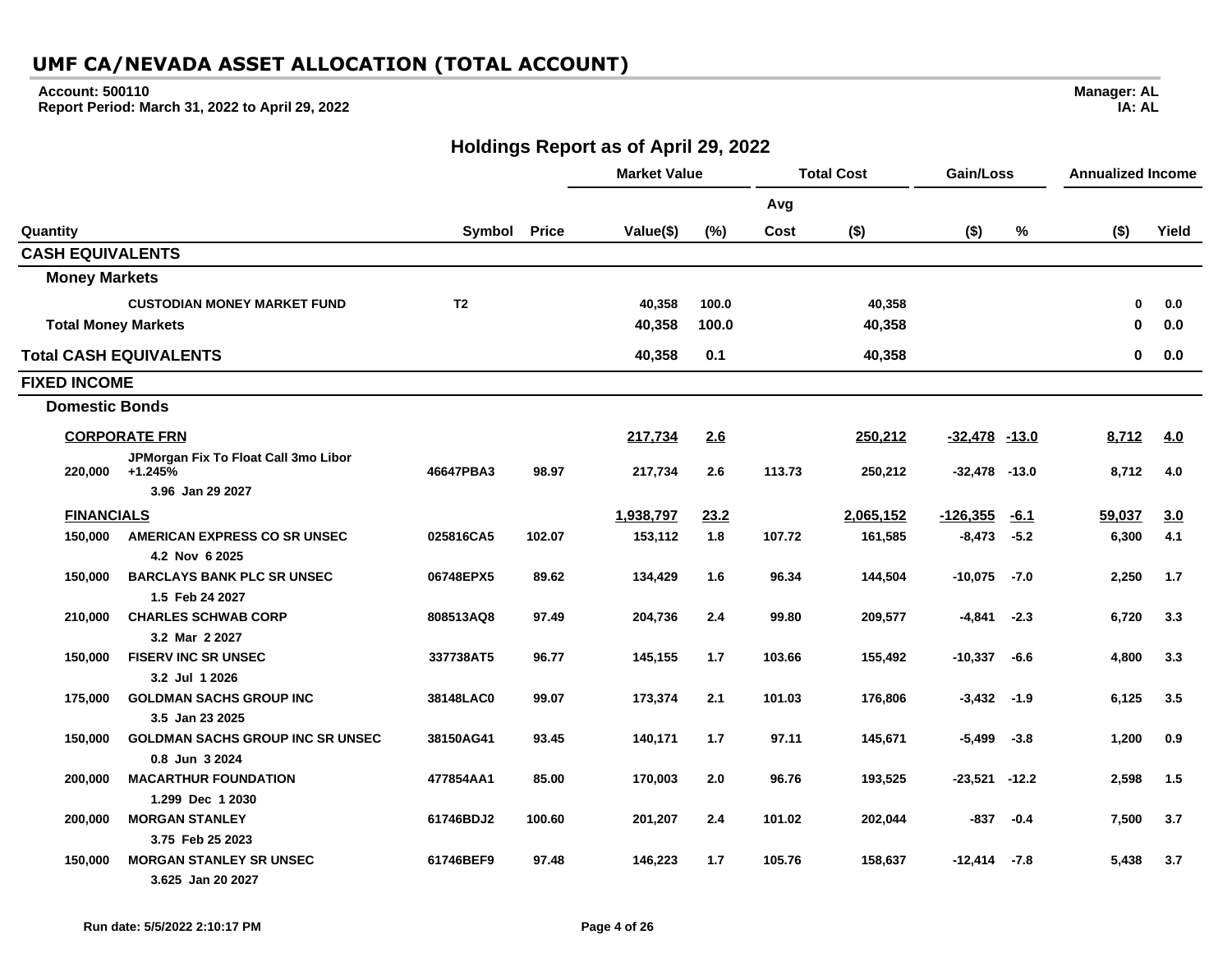### **Account: 500110**

**Report Period: March 31, 2022 to April 29, 2022**

## **Holdings Report as of April 29, 2022**

|                     |                                                               |           |              | <b>Market Value</b> |             | <b>Total Cost</b> |           | Gain/Loss         |        | <b>Annualized Income</b> |       |
|---------------------|---------------------------------------------------------------|-----------|--------------|---------------------|-------------|-------------------|-----------|-------------------|--------|--------------------------|-------|
|                     |                                                               |           |              |                     |             | Avg               |           |                   |        |                          |       |
| Quantity            |                                                               | Symbol    | <b>Price</b> | Value(\$)           | (%)         | Cost              | $($ \$)   | $($ \$)           | %      | $($ \$)                  | Yield |
| <b>FIXED INCOME</b> |                                                               |           |              |                     |             |                   |           |                   |        |                          |       |
| <b>FINANCIALS</b>   |                                                               |           |              | 1,938,797           | 23.2        |                   | 2,065,152 | $-126,355$        | $-6.1$ | 59,037                   | 3.0   |
| 280,000             | <b>NATIONAL COMMUNITY RENAI SOCIAL</b><br><b>BOND</b>         | 63548MAA6 | 90.92        | 254,567             | 3.0         | 100.00            | 279,992   | $-25,425$         | $-9.1$ | 9,156                    | 3.6   |
|                     | 3.27 Dec 1 2032                                               |           |              |                     |             |                   |           |                   |        |                          |       |
| 225,000             | <b>STANFORD UNIVERSITY</b><br>3.089 May 1 2029                | 85440KAB0 | 95.92        | 215,819             | 2.6         | 105.48            | 237,320   | $-21,500$         | $-9.1$ | 6,950                    | 3.2   |
| <b>INDUSTRIALS</b>  |                                                               |           |              | 1,216,678           | <u>14.6</u> |                   | 1,282,830 | $-66,152$         | $-5.2$ | 36,510                   | 3.0   |
| 235,000             | <b>APPLIED MATERIALS INC</b><br>1.75 Jun 1 2030               | 038222AN5 | 85.53        | 200,992             | 2.4         | 99.79             | 234,506   | $-33,514$ $-14.3$ |        | 4,113                    | 2.0   |
| 200,000             | <b>BURLINGTN NORTH SANTA FE</b><br>3.85 Sep 1 2023            | 12189LAQ4 | 101.04       | 202,074             | 2.4         | 102.46            | 204,929   | $-2,855$          | $-1.4$ | 7,700                    | 3.8   |
| 150,000             | <b>GILEAD SCIENCES INC</b><br>3.7 Apr 1 2024                  | 375558AW3 | 100.46       | 150,693             | 1.8         | 101.20            | 151,799   | $-1,106$          | $-0.7$ | 5,550                    | 3.7   |
| 150,000             | <b>INTEL CORP SR UNSEC</b><br>3.75 Mar 25 2027                | 458140BQ2 | 100.33       | 150,499             | 1.8         | 107.46            | 161,194   | $-10,695$         | $-6.6$ | 5,625                    | 3.7   |
| 240,000             | <b>KAISER FOUNDATION HOSPITAL GREEN</b><br>3.15 May 1 2027    | 48305QAC7 | 97.13        | 233,110             | 2.8         | 95.87             | 230,099   | 3,011             | 1.3    | 7,560                    | 3.2   |
| 150.000             | LOWE'S COMPANIES INC SR UNSEC<br>3.1 May 3 2027               | 548661DP9 | 96.71        | 145,072             | 1.7         | 104.36            | 156,540   | $-11,468$         | $-7.3$ | 4,650                    | 3.2   |
| 150,000             | <b>ROSS STORES INC SR UNSEC</b><br>0.875 Apr 15 2026          | 778296AF0 | 89.49        | 134,238             | 1.6         | 95.84             | 143,763   | -9,524            | -6.6   | 1,313                    | 1.0   |
|                     | <b>MORTGAGE BACKED SECURITIES</b>                             |           |              | 264,735             | 3.2         |                   | 278,213   | $-13,478$         | -4.8   | 7,776                    | 2.9   |
| 270,000             | <b>FHMS KG01 A7 GREEN BOND</b>                                | 3137FMD25 | 98.05        | 264,735             | 3.2         | 103.04            | 278,213   | $-13,478$         | $-4.8$ | 7,776                    | 2.9   |
|                     | 2.88 Apr 25 2026                                              |           |              |                     |             |                   |           |                   |        |                          |       |
| <b>TAXABLE GO</b>   |                                                               |           |              | 21,979              | 0.3         |                   | 25,000    | $-3.021$ $-12.1$  |        | 471                      | 2.1   |
| 25,000              | <b>SAN FRANCISCO CA CITY &amp; CNTY TXBL</b><br><b>SOCIAL</b> | 79773KDH4 | 87.92        | 21,979              | 0.3         | 100.00            | 25,000    | $-3,021 -12.1$    |        | 471                      | 2.1   |
|                     | 1.884 Jun 15 2030                                             |           |              |                     |             |                   |           |                   |        |                          |       |
|                     | <b>TAXABLE REVENUE</b>                                        |           |              | 1,177,118           | <u>14.1</u> |                   | 1,190,263 | $-13,145$         | $-1.1$ | 39,644                   | 3.4   |
| 190,000             | <b>HOUSTON UTL SYS-B-TXL</b><br>3.428 May 15 2023             | 4424354Z3 | 100.75       | 191,423             | 2.3         | 100.50            | 190,952   | 472               | 0.2    | 6,513                    | 3.4   |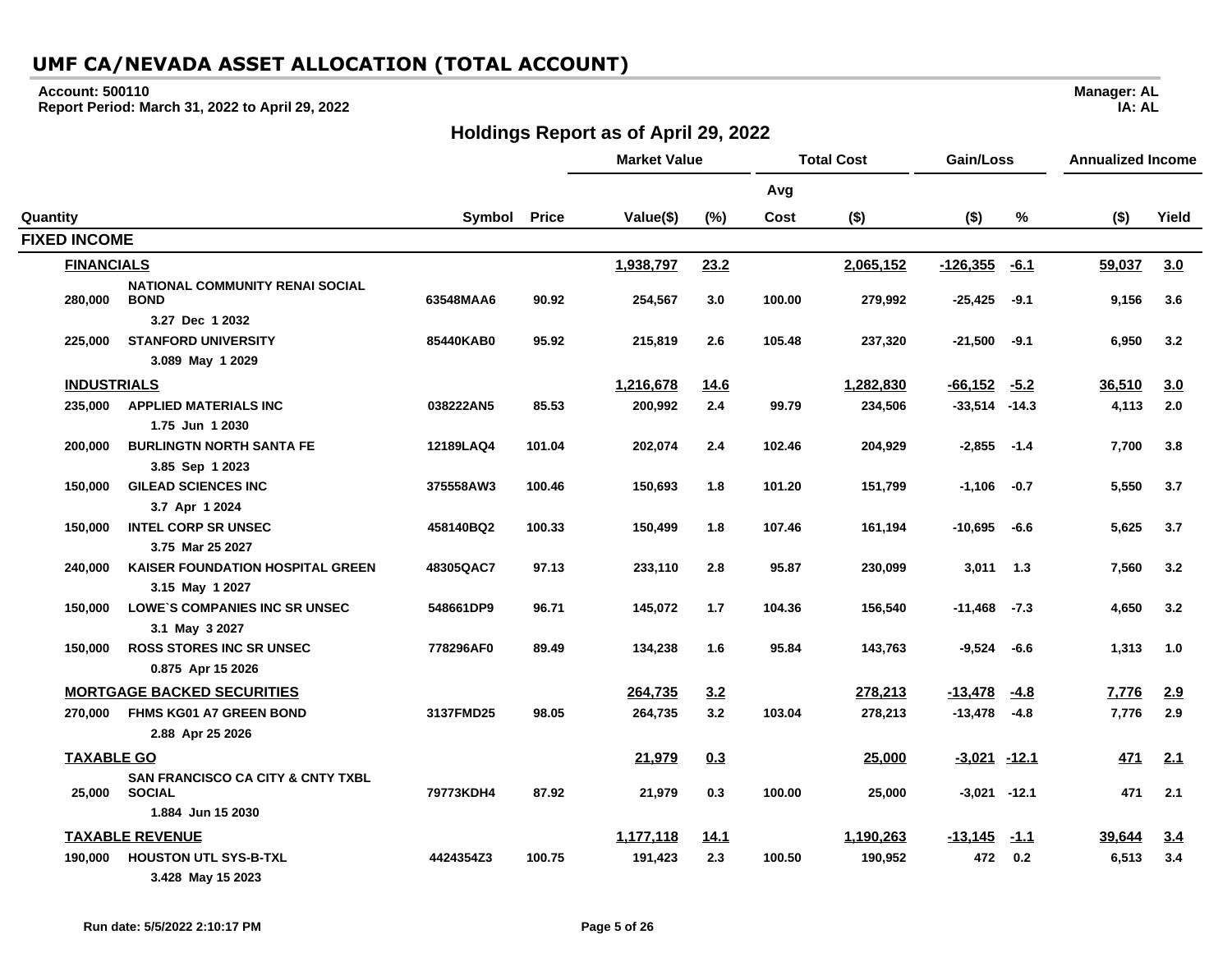#### **Account: 500110**

**Report Period: March 31, 2022 to April 29, 2022**

## **Holdings Report as of April 29, 2022**

|                           |                                                           |              |                | <b>Market Value</b> |            | <b>Total Cost</b>   |                    | Gain/Loss                    |                | <b>Annualized Income</b> |            |
|---------------------------|-----------------------------------------------------------|--------------|----------------|---------------------|------------|---------------------|--------------------|------------------------------|----------------|--------------------------|------------|
|                           |                                                           |              |                |                     |            | Avg                 |                    |                              |                |                          |            |
| Quantity                  |                                                           | Symbol       | <b>Price</b>   | Value(\$)           | (%)        | Cost                | $($ \$)            | $($ \$)                      | %              | $($ \$)                  | Yield      |
| <b>FIXED INCOME</b>       |                                                           |              |                |                     |            |                     |                    |                              |                |                          |            |
|                           | <b>TAXABLE REVENUE</b>                                    |              |                | 1,177,118           | 14.1       |                     | 1,190,263          | $-13,145$                    | $-1.1$         | 39,644                   | 3.4        |
| 205.000                   | L A WTR/PWR-TAXABLE-C GREEN                               | 544495VX9    | 108.50         | 222,415             | 2.7        | 110.09              | 225,688            | $-3,274$                     | $-1.5$         | 11,308                   | 5.1        |
|                           | 5.516 Jul 1 2027                                          |              |                |                     |            |                     |                    |                              |                |                          |            |
| 200.000                   | <b>LOS ANGELES WSTWTR-C TAXABLE GREEN</b>                 | 53945CGZ7    | 100.01         | 200,012             | 2.4        | 99.99               | 199,986            | 26                           | 0.0            | 5,314                    | 2.7        |
|                           | 2.657 Jun 1 2023                                          |              |                |                     |            |                     |                    |                              |                |                          |            |
| 225,000                   | <b>NEW YORK ST URBAN DEV TAXABLE</b>                      | 6500355Y0    | 95.55          | 214,985             | 2.6        | 99.26               | 223,339            | $-8,354$                     | $-3.7$         | 7,470                    | 3.5        |
|                           | 3.32 Mar 15 2029                                          |              |                |                     |            |                     |                    |                              |                |                          |            |
| 150,000                   | NYC TRANS FIN AUTH-F2 TAXABLE                             | 64971W6B1    | 98.85          | 148,275             | 1.8        | 100.20              | 150,299            | $-2,024$                     | $-1.3$         | 4,275                    | 2.9        |
|                           | 2.85 May 1 2025                                           |              |                |                     |            |                     |                    |                              |                |                          |            |
| 200,000                   | UNIV CA-AW-TXBL-REF                                       | 91412GT21    | 100.00         | 200,008             | 2.4        | 100.00              | 199,999            | 9                            | 0.0            | 4,764                    | 2.4        |
|                           | 2.382 May 15 2022                                         |              |                |                     |            |                     |                    |                              |                |                          |            |
|                           | <b>US AGENCY ETF</b>                                      |              |                | 885,822             | 10.6       |                     | 969,476            | -83,654                      | <u>-8.6</u>    | 10,417                   | <u>1.2</u> |
| 18,340                    | <b>JANUS HENDERSON MORTGAGE BACKED</b><br><b>SECS ETF</b> | <b>JMBS</b>  | 48.30          | 885.822             | 10.6       | 52.86               | 969,476            | $-83,654$                    | $-8.6$         | 10,417                   | 1.2        |
|                           | <b>US TREASURY ETF</b>                                    |              |                | 2.441.661           | 29.2       |                     | 2,482,078          | $-40,417$                    | $-1.6$         | 11,982                   | 0.5        |
| 31.140                    | <b>ISHARES US TREASURY BOND ETF</b>                       | <b>GOVT</b>  | 24.15          | 752,031             | 9.0        | 24.27               | 755,736            | $-3,705$                     | $-0.5$         | 8,140                    | 1.1        |
| 57,295                    | <b>SPDR PORTFOLIO SHORT TERM TREASURY</b><br><b>ETF</b>   | <b>SPTS</b>  | 29.49          | 1,689,630           | 20.2       | 30.13               | 1,726,342          | $-36,712$                    | $-2.1$         | 3,842                    | 0.2        |
| <b>UTILITIES</b>          |                                                           |              |                |                     |            |                     |                    |                              |                |                          |            |
| 200.000                   | <b>AVANGRID INC GREEN</b>                                 | 05351WAB9    | 97.12          | 194,249<br>194,249  | 2.3<br>2.3 | 110.02              | 220,048<br>220,048 | -25,799<br>$-25,799$ $-11.7$ | $-11.7$        | 7,600<br>7,600           | 3.9<br>3.9 |
|                           | 3.8 Jun 1 2029                                            |              |                |                     |            |                     |                    |                              |                |                          |            |
|                           | <b>Total Domestic Bonds</b>                               |              |                | 8,358,773           | 100.0      |                     | 8,763,271          | $-404,499$                   | -4.6           | 182,149                  | 2.2        |
| <b>Total FIXED INCOME</b> |                                                           |              |                | 8,358,773           | 29.9       |                     | 8,763,271          | $-404,499$                   | $-4.6$         | 182,149                  | 2.2        |
| <b>DOMESTIC EQUITIES</b>  |                                                           |              |                |                     |            |                     |                    |                              |                |                          |            |
|                           | <b>Core Portfolio - Long</b>                              |              |                |                     |            |                     |                    |                              |                |                          |            |
|                           | <b>COMMUNICATION SERVICES</b>                             |              |                | 1,221,097           | Z.6        |                     | 1,152,973          | 68,124                       | <u>5.9</u>     | 14,082                   | 1.2        |
| 95                        | ALPHABET INC CL A (GOOGLE)                                | <b>GOOGL</b> | 2,282          | 216,808             | 1.4        | 2,659.3<br>5        | 252,638            | $-35,830$                    | $-14.2$        | 0                        | 0.0        |
|                           |                                                           |              |                |                     |            | 1,379.0<br>$\bf{0}$ |                    |                              |                | $\bf{0}$                 |            |
| 159                       | ALPHABET INC. CL C (GOOGLE CL C)<br>AT&T                  | GOOG<br>T.   | 2,299<br>18.86 | 365,593<br>81,852   | 2.3<br>0.5 | 20.26               | 219,260            | 146,333                      | 66.7<br>$-6.9$ |                          | 0.0<br>5.9 |
| 4,340                     |                                                           |              |                |                     |            |                     | 87,949             | $-6,097$                     |                | 4,817                    |            |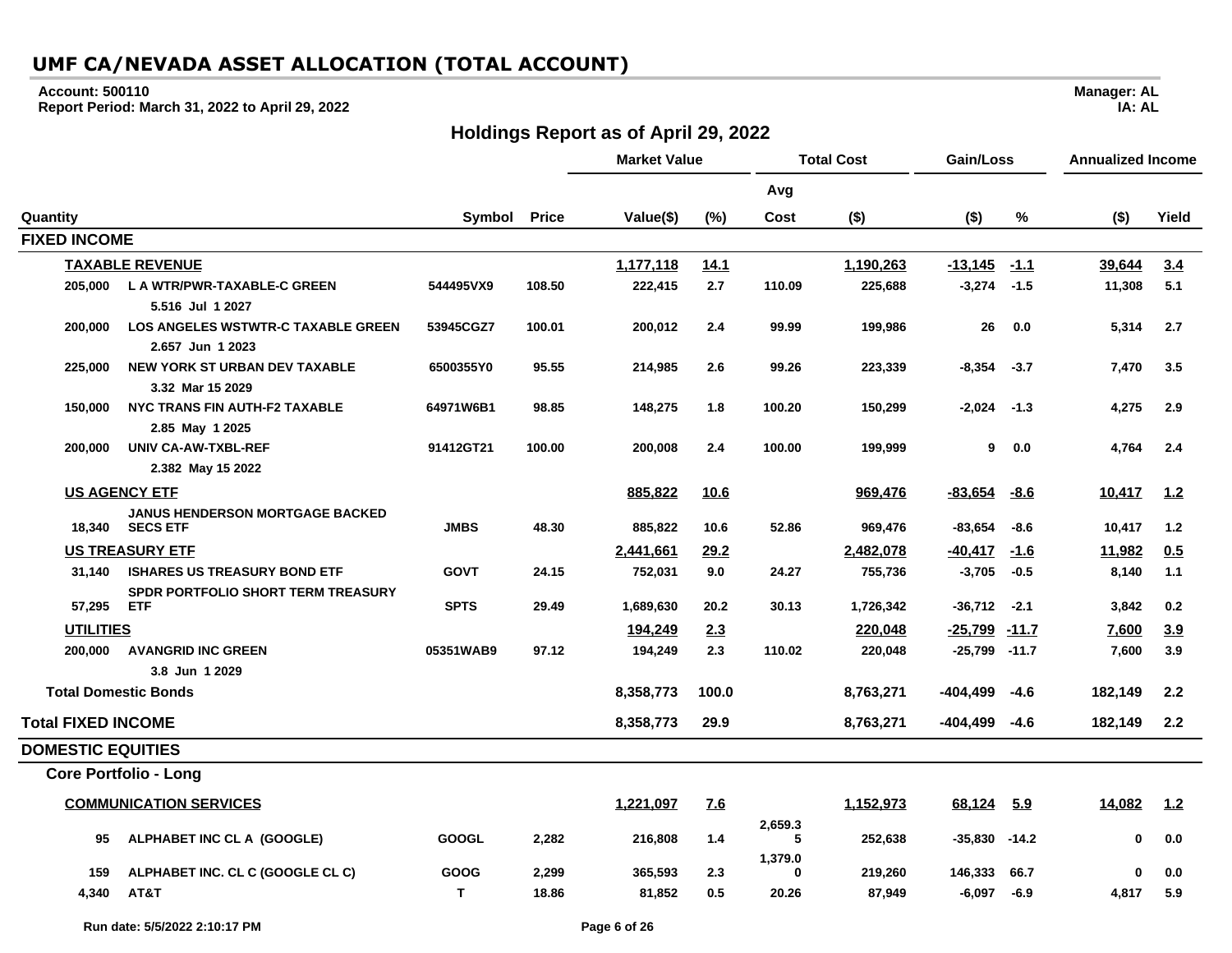### **Account: 500110**

**Report Period: March 31, 2022 to April 29, 2022**

## **Holdings Report as of April 29, 2022**

|                          |                                           |              |              | <b>Market Value</b> |      | <b>Total Cost</b> |           | Gain/Loss |             | <b>Annualized Income</b> |       |
|--------------------------|-------------------------------------------|--------------|--------------|---------------------|------|-------------------|-----------|-----------|-------------|--------------------------|-------|
|                          |                                           |              |              |                     |      | Avg               |           |           |             |                          |       |
| Quantity                 |                                           | Symbol       | <b>Price</b> | Value(\$)           | (%)  | Cost              | $($ \$)   | $($ \$)   | $\%$        | $($ \$)                  | Yield |
| <b>DOMESTIC EQUITIES</b> |                                           |              |              |                     |      |                   |           |           |             |                          |       |
|                          | <b>COMMUNICATION SERVICES</b>             |              |              | 1,221,097           | Z.6  |                   | 1,152,973 | 68,124    | 5.9         | 14,082                   | 1.2   |
| 2,228                    | <b>COMCAST CORP CL A</b>                  | <b>CMCSA</b> | 39.76        | 88,585              | 0.6  | 38.04             | 84,746    | 3,839     | 4.5         | 2,406                    | 2.7   |
| 750                      | <b>FACEBOOK INC</b>                       | <b>FB</b>    | 200.47       | 150,353             | 0.9  | 149.60            | 112,200   | 38,152    | 34.0        | 0                        | 0.0   |
| 208                      | <b>NETFLIX INC</b>                        | <b>NFLX</b>  | 190.36       | 39,595              | 0.2  | 444.30            | 92,413    | $-52,819$ | $-57.2$     | $\mathbf 0$              | 0.0   |
| 2,679                    | <b>VERIZON COMMUNICATIONS INC</b>         | <b>VZ</b>    | 46.30        | 124,038             | 0.8  | 49.96             | 133,850   | $-9,812$  | $-7.3$      | 6,858                    | 5.5   |
| 1,382                    | <b>WALT DISNEY CO</b>                     | <b>DIS</b>   | 111.63       | 154,273             | 1.0  | 122.95            | 169,916   | $-15,643$ | $-9.2$      | $\mathbf 0$              | 0.0   |
|                          | <b>CONSUMER DISCRETIONARY</b>             |              |              | 1,668,266           | 10.4 |                   | 1,476,886 | 191,380   | <u>13.0</u> | 18,750                   | 1.1   |
|                          |                                           |              |              |                     |      | 1,664.6           |           |           |             |                          |       |
| 137                      | <b>AMAZON.COM INC</b>                     | <b>AMZN</b>  | 2,486        | 340,531             | 2.1  | 3                 | 228,054   | 112,477   | 49.3        | $\mathbf 0$              | 0.0   |
| 475                      | <b>BEST BUY CO INC</b>                    | <b>BBY</b>   | 89.93        | 42,717              | 0.3  | 90.60             | 43,034    | $-317$    | $-0.7$      | 1,672                    | 3.9   |
| 16                       | <b>BOOKING HOLDINGS INC</b>               | <b>BKNG</b>  | 2,210        | 35,365              | 0.2  | 2,120.3<br>4      | 33,925    | 1,440     | 4.2         | $\mathbf 0$              | 0.0   |
| 1,130                    | <b>BORGWARNER INC</b>                     | <b>BWA</b>   | 36.83        | 41,618              | 0.3  | 42.69             | 48,235    | $-6,617$  | $-13.7$     | 768                      | 1.8   |
| 400                      | <b>EXPEDIA INC</b>                        | <b>EXPE</b>  | 174.75       | 69,900              | 0.4  | 174.15            | 69,660    | 240       | 0.3         | 0                        | 0.0   |
| 915                      | <b>HOME DEPOT INC</b>                     | HD           | 300.40       | 274,866             | 1.7  | 267.37            | 244,641   | 30,225    | 12.4        | 6,954                    | 2.5   |
| 388                      | <b>MOHAWK INDUSTRIES INC</b>              | <b>MHK</b>   | 141.06       | 54,731              | 0.3  | 150.88            | 58,540    | $-3,809$  | $-6.5$      | $\mathbf 0$              | 0.0   |
| 544                      | <b>NIKE INC CL B</b>                      | <b>NKE</b>   | 124.70       | 67,837              | 0.4  | 122.59            | 66,686    | 1,151     | 1.7         | 664                      | 1.0   |
| 2,141                    | <b>NORWEGIAN CRUISE LINE HOLDINGS LTD</b> | <b>NCLH</b>  | 20.03        | 42,884              | 0.3  | 20.02             | 42,852    | 32        | 0.1         | $\mathbf 0$              | 0.0   |
| 573                      | <b>ROYAL CARIBBEAN CRUISES LTD</b>        | <b>RCL</b>   | 77.73        | 44,539              | 0.3  | 75.63             | 43,336    | 1,203     | 2.8         | 0                        | 0.0   |
| 2,025                    | <b>STARBUCKS CORPORATION</b>              | <b>SBUX</b>  | 74.64        | 151,146             | 0.9  | 95.29             | 192,972   | $-41,826$ | $-21.7$     | 3,969                    | 2.6   |
| 590                      | <b>TARGET CORP</b>                        | <b>TGT</b>   | 228.65       | 134,904             | 0.8  | 133.76            | 78,921    | 55,983    | 70.9        | 2,124                    | 1.6   |
| 263                      | <b>TESLA MOTORS INC</b>                   | <b>TSLA</b>  | 870.76       | 229,010             | 1.4  | 736.99            | 193,827   | 35,183    | 18.2        | $\mathbf{0}$             | 0.0   |
| 1,220                    | <b>TJX COMPANIES INC</b>                  | <b>TJX</b>   | 61.28        | 74,762              | 0.5  | 47.20             | 57,578    | 17,183    | 29.8        | 1,440                    | 1.9   |
| 315                      | <b>TRACTOR SUPPLY COMPANY</b>             | <b>TSCO</b>  | 201.45       | 63,457              | 0.4  | 236.91            | 74,627    | -11,170   | $-15.0$     | 1,159                    | 1.8   |
|                          | <b>CONSUMER STAPLES</b>                   |              |              | 1,069,451           | 6.7  |                   | 838,035   | 231,416   | 27.6        | 19,813                   | 1.9   |
| 2,491                    | <b>COCA-COLA CO/THE</b>                   | KO           | 64.61        | 160,944             | 1.0  | 51.11             | 127,313   | 33,631    | 26.4        | 4,384                    | 2.7   |
| 454                      | <b>COSTCO WHOLESALE CORP</b>              | <b>COST</b>  | 531.72       | 241,401             | 1.5  | 330.97            | 150,262   | 91,139    | 60.7        | 1,634                    | 0.7   |
| 197                      | <b>ESTEE LAUDER COMPANIES-CL A</b>        | EL           | 264.06       | 52,020              | 0.3  | 286.56            | 56,451    | $-4,432$  | $-7.9$      | 473                      | 0.9   |
| 440                      | <b>JM SMUCKER CO/THE</b>                  | <b>SJM</b>   | 136.93       | 60,249              | 0.4  | 116.95            | 51,458    | 8,791     | 17.1        | 1,742                    | 2.9   |
| 1,834                    | <b>MONDELEZ INTERNATIONAL INC</b>         | <b>MDLZ</b>  | 64.48        | 118,256             | 0.7  | 58.91             | 108,033   | 10,224    | 9.5         | 2,568                    | 2.2   |
| 1,613                    | <b>PROCTER &amp; GAMBLE CO</b>            | PG           | 160.55       | 258,967             | 1.6  | 114.49            | 184,666   | 74,301    | 40.2        | 5,893                    | 2.3   |
| 825                      | <b>SYSCO CORP</b>                         | <b>SYY</b>   | 85.48        | 70,521              | 0.4  | 63.86             | 52,683    | 17,838    | 33.9        | 1,551                    | 2.2   |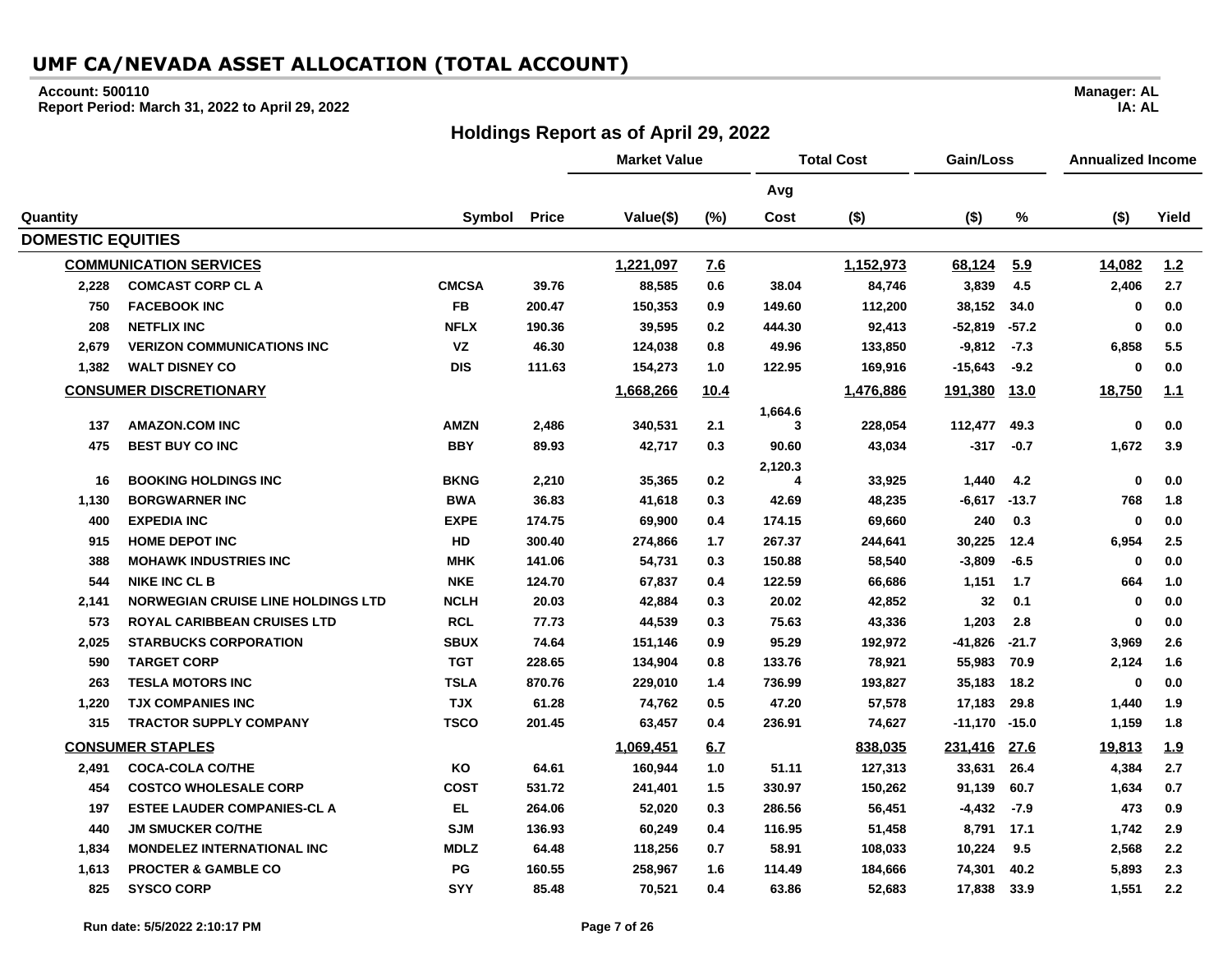### **Account: 500110**

**Report Period: March 31, 2022 to April 29, 2022**

## **Holdings Report as of April 29, 2022**

|                          |                                                 |              |              | <b>Market Value</b> |       | <b>Total Cost</b> |           | Gain/Loss |         | <b>Annualized Income</b> |            |
|--------------------------|-------------------------------------------------|--------------|--------------|---------------------|-------|-------------------|-----------|-----------|---------|--------------------------|------------|
|                          |                                                 |              |              |                     |       | Avg               |           |           |         |                          |            |
| Quantity                 |                                                 | Symbol       | <b>Price</b> | Value(\$)           | (%)   | Cost              | $($ \$)   | $($ \$)   | $\%$    | $($ \$)                  | Yield      |
| <b>DOMESTIC EQUITIES</b> |                                                 |              |              |                     |       |                   |           |           |         |                          |            |
|                          | <b>CONSUMER STAPLES</b>                         |              |              | 1,069,451           | 6.7   |                   | 838,035   | 231,416   | 27.6    | 19,813                   | <u>1.9</u> |
| 700                      | <b>WAL-MART STORES INC</b>                      | <b>WMT</b>   | 152.99       | 107,093             | 0.7   | 153.10            | 107,170   | $-77$     | $-0.1$  | 1,568                    | 1.5        |
| <b>ENERGY</b>            |                                                 |              |              | 652,548             | 4.1   |                   | 520,358   | 132,190   | 25.4    | 26,342                   | 4.0        |
| 602                      | <b>CHEVRONTEXACO CORP</b>                       | <b>CVX</b>   | 156.67       | 94,315              | 0.6   | 116.81            | 70,320    | 23,995    | 34.1    | 3,419                    | 3.6        |
| 1,375                    | <b>CONOCOPHILLIPS</b>                           | <b>COP</b>   | 95.52        | 131,340             | 0.8   | 68.30             | 93,919    | 37,422    | 39.8    | 3,218                    | 2.4        |
| 995                      | <b>DEVON ENERGY CORPORATION</b>                 | <b>DVN</b>   | 58.17        | 57,879              | 0.4   | 58.33             | 58,038    | $-159$    | $-0.3$  | 3,980                    | 6.9        |
| 1,225                    | <b>ENBRIDGE INC</b>                             | <b>ENB</b>   | 43.64        | 53,459              | 0.3   | 36.47             | 44,676    | 8,783     | 19.7    | 4,214                    | 7.9        |
| 1,798                    | <b>EXXON MOBIL CORP</b>                         | <b>XOM</b>   | 85.25        | 153,280             | 1.0   | 67.66             | 121,649   | 31,631    | 26.0    | 6,329                    | 4.1        |
| 164                      | PIONEER NATURAL RESOURCES CO                    | <b>PXD</b>   | 232.47       | 38,125              | 0.2   | 252.63            | 41,431    | $-3,306$  | $-8.0$  | 1,747                    | 4.6        |
| 1,385                    | <b>SCHLUMBERGER LIMITED</b>                     | <b>SLB</b>   | 39.01        | 54,029              | 0.3   | 28.52             | 39,506    | 14,523    | 36.8    | 970                      | 1.8        |
| 629                      | <b>VALERO ENERGY CORP</b>                       | <b>VLO</b>   | 111.48       | 70,121              | 0.4   | 80.79             | 50,819    | 19,302    | 38.0    | 2,466                    | 3.5        |
| <b>FINANCIALS</b>        |                                                 |              |              | 1,446,119           | 9.0   |                   | 1,477,178 | $-31,058$ | $-2.1$  | 34,623                   | 2.4        |
| 6,131                    | <b>BANK OF AMERICA CORP</b>                     | <b>BAC</b>   | 35.68        | 218,754             | 1.4   | 33.37             | 204,598   | 14,156    | 6.9     | 5,150                    | 2.4        |
| 603                      | <b>CLASS B</b><br><b>BERKSHIRE HATHAWAY INC</b> | <b>BRK/B</b> | 322.83       | 194,666             | $1.2$ | 311.01            | 187,539   | 7,127     | 3.8     | 0                        | 0.0        |
| 290                      | <b>BLACKROCK INC-CLASS A</b>                    | <b>BLK</b>   | 624.68       | 181,157             | 1.1   | 745.92            | 216,317   | $-35,160$ | $-16.3$ | 5,661                    | 3.1        |
| 1,175                    | <b>CAPITAL ONE FINANCIAL CORP</b>               | <b>COF</b>   | 124.62       | 146,429             | 0.9   | 136.63            | 160,541   | $-14,112$ | $-8.8$  | 2,820                    | 1.9        |
| 124                      | <b>EVEREST RE GROUP, LTD.</b>                   | <b>RE</b>    | 274.71       | 34,064              | 0.2   | 254.66            | 31,578    | 2,486     | 7.9     | 769                      | 2.3        |
| 2,827                    | <b>INVESCO LTD.</b>                             | <b>IVZ</b>   | 18.38        | 51,960              | 0.3   | 18.90             | 53,428    | $-1,468$  | $-2.7$  | 2,120                    | 4.1        |
| 2,045                    | <b>JPMORGAN CHASE &amp; CO</b>                  | <b>JPM</b>   | 119.36       | 244,091             | 1.5   | 129.52            | 264,860   | $-20,769$ | $-7.8$  | 8,180                    | 3.4        |
| 3,383                    | <b>KEYCORP</b>                                  | <b>KEY</b>   | 19.31        | 65,326              | 0.4   | 21.99             | 74,408    | -9,082    | $-12.2$ | 2,639                    | 4.0        |
| 1,135                    | <b>MORGAN STANLEY</b>                           | <b>MS</b>    | 80.59        | 91,470              | 0.6   | 79.72             | 90,479    | 990       | 1.1     | 3,178                    | 3.5        |
| 494                      | <b>NORTHERN TRUST CORP</b>                      | <b>NTRS</b>  | 103.05       | 50,907              | 0.3   | 96.74             | 47,787    | 3,119     | 6.5     | 1,383                    | 2.7        |
| 404                      | <b>PNC FINANCIAL SERVICES GROUP</b>             | <b>PNC</b>   | 166.10       | 67,104              | 0.4   | 133.10            | 53,771    | 13,333    | 24.8    | 2,424                    | 3.6        |
| 747                      | <b>PROGRESSIVE CORP</b>                         | <b>PGR</b>   | 107.36       | 80,198              | 0.5   | 99.47             | 74,307    | 5,891     | 7.9     | 299                      | 0.4        |
| 41                       | <b>SVB FINANCIAL GROUP</b>                      | <b>SIVB</b>  | 487.64       | 19,993              | 0.1   | 428.40            | 17,564    | 2,429     | 13.8    | $\mathbf 0$              | 0.0        |
| <b>HEALTH CARE</b>       |                                                 |              |              | 2,050,669           | 12.8  |                   | 1,804,620 | 246,049   | 13.6    | 39,573                   | 1.9        |
| 906                      | <b>ABBOTT LABORATORIES</b>                      | <b>ABT</b>   | 113.50       | 102,831             | 0.6   | 116.49            | 105,542   | $-2,711$  | $-2.6$  | 1,703                    | 1.7        |
| 715                      | <b>ABBVIE</b>                                   | <b>ABBV</b>  | 146.88       | 105,019             | 0.7   | 117.46            | 83,984    | 21,035    | 25.0    | 4,033                    | 3.8        |
| 50                       | <b>ALIGN TECHNOLOGY INC</b>                     | <b>ALGN</b>  | 289.91       | 14,496              | 0.1   | 605.23            | 30,261    | $-15,766$ | $-52.1$ | 0                        | 0.0        |
| 383                      | <b>AMGEN INC</b>                                | <b>AMGN</b>  | 233.19       | 89,312              | 0.6   | 232.34            | 88,986    | 326       | 0.4     | 2,972                    | 3.3        |
| 500                      | <b>BLUEPRINT MEDICINES CORP</b>                 | <b>BPMC</b>  | 58.35        | 29,175              | 0.2   | 86.25             | 43,124    | $-13,949$ | $-32.3$ | $\mathbf 0$              | 0.0        |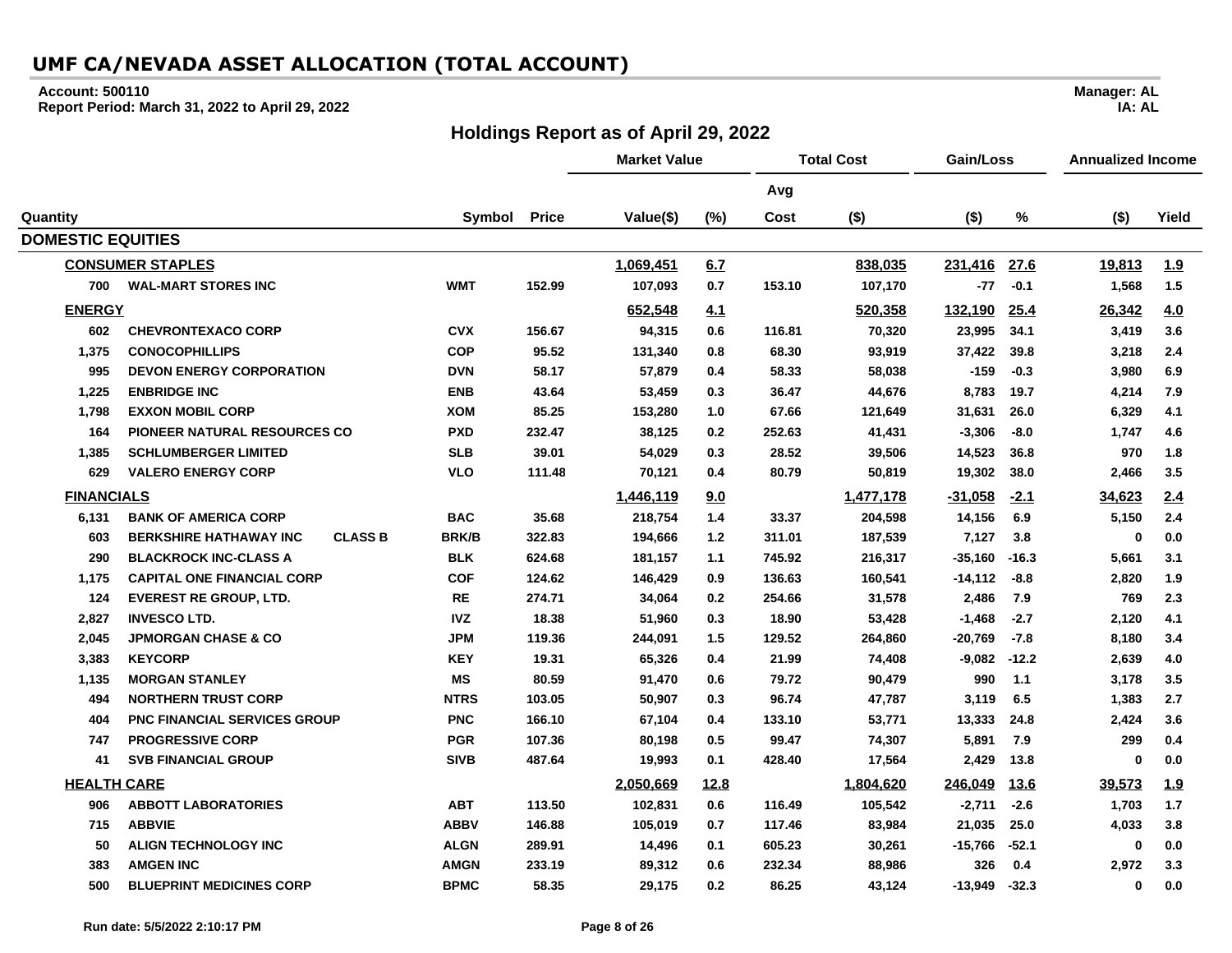### **Account: 500110**

**Report Period: March 31, 2022 to April 29, 2022**

## **Holdings Report as of April 29, 2022**

**Manager: AL**

**IA: AL**

|                          |                                          |             |              | <b>Market Value</b> |      | <b>Total Cost</b> |           | Gain/Loss |             | <b>Annualized Income</b> |            |
|--------------------------|------------------------------------------|-------------|--------------|---------------------|------|-------------------|-----------|-----------|-------------|--------------------------|------------|
|                          |                                          |             |              |                     |      | Avg               |           |           |             |                          |            |
| Quantity                 |                                          | Symbol      | <b>Price</b> | Value(\$)           | (%)  | Cost              | $($ \$)   | $($ \$)   | %           | $($ \$)                  | Yield      |
| <b>DOMESTIC EQUITIES</b> |                                          |             |              |                     |      |                   |           |           |             |                          |            |
| <b>HEALTH CARE</b>       |                                          |             |              | 2,050,669           | 12.8 |                   | 1,804,620 | 246,049   | <u>13.6</u> | 39,573                   | <u>1.9</u> |
| 1,315                    | <b>BRISTOL-MYERS SQUIBB CO</b>           | <b>BMY</b>  | 75.27        | 98,980              | 0.6  | 55.43             | 72,888    | 26,092    | 35.8        | 2,840                    | 2.9        |
| 1,057                    | <b>CARDINAL HEALTH INC</b>               | <b>CAH</b>  | 58.05        | 61,359              | 0.4  | 58.98             | 62,344    | $-985$    | $-1.6$      | 2,075                    | 3.4        |
| 840                      | <b>CVS HEALTH CORP</b>                   | <b>CVS</b>  | 96.13        | 80,749              | 0.5  | 89.72             | 75,369    | 5,380     | 7.1         | 1,848                    | 2.3        |
| 505                      | <b>DANAHER CORP</b>                      | <b>DHR</b>  | 251.13       | 126,821             | 0.8  | 211.37            | 106,743   | 20,077    | 18.8        | 505                      | 0.4        |
| 1,108                    | <b>GILEAD SCIENCES INC</b>               | <b>GILD</b> | 59.34        | 65,749              | 0.4  | 62.17             | 68,880    | $-3,131$  | $-4.5$      | 3,235                    | 4.9        |
| 595                      | <b>HORIZON THERAPEUTICS PLC</b>          | <b>HZNP</b> | 98.56        | 58,643              | 0.4  | 92.50             | 55,038    | 3,605     | 6.5         | $\mathbf{0}$             | 0.0        |
| 1,553                    | <b>JOHNSON &amp; JOHNSON</b>             | <b>JNJ</b>  | 180.46       | 280,254             | 1.7  | 142.18            | 220,800   | 59,454    | 26.9        | 7,020                    | 2.5        |
| 1,609                    | <b>MEDTRONIC INC</b>                     | <b>MDT</b>  | 104.36       | 167,915             | 1.0  | 94.96             | 152,785   | 15,130    | 9.9         | 4,055                    | 2.4        |
| 2,296                    | <b>PFIZER INC</b>                        | <b>PFE</b>  | 49.07        | 112,665             | 0.7  | 43.52             | 99,931    | 12,734    | 12.7        | 3,674                    | 3.3        |
| 80                       | <b>REGENERON PHARMACEUTICALS</b>         | <b>REGN</b> | 659.11       | 52,729              | 0.3  | 610.65            | 48,852    | 3,877     | 7.9         | $\mathbf 0$              | 0.0        |
| 305                      | <b>STRYKER CORP</b>                      | <b>SYK</b>  | 241.26       | 73,584              | 0.5  | 244.34            | 74,525    | -941      | $-1.3$      | 848                      | 1.2        |
| 211                      | <b>THERMO FISHER SCIENTIFIC INC</b>      | TMO         | 552.92       | 116,666             | 0.7  | 547.70            | 115,564   | 1,102     | 1.0         | 253                      | 0.2        |
| 696                      | <b>UNITEDHEALTH GROUP INC</b>            | <b>UNH</b>  | 508.55       | 353,951             | 2.2  | 339.38            | 236,206   | 117,745   | 49.8        | 4,037                    | 1.1        |
| 495                      | <b>ZIMMER BIOMET HOLDINGS INC</b>        | <b>ZBH</b>  | 120.75       | 59,771              | 0.4  | 126.86            | 62,796    | $-3,025$  | $-4.8$      | 475                      | 0.8        |
| <b>INDUSTRIALS</b>       |                                          |             |              | 1,237,580           | 7.7  |                   | 1,187,020 | 50,560    | 4.3         | 21,544                   | 1.7        |
| 1,408                    | <b>AMETEK INC</b>                        | <b>AME</b>  | 126.26       | 177,774             | 1.1  | 124.17            | 174,827   | 2,948     | 1.7         | 1,239                    | 0.7        |
|                          | <b>BOOZ ALLEN HAMILTON HOLDING</b>       |             |              |                     |      |                   |           |           |             |                          |            |
| 705                      | <b>CORPORATION</b>                       | <b>BAH</b>  | 81.63        | 57,549              | 0.4  | 76.58             | 53,990    | 3,559     | 6.6         | 1,213                    | 2.1        |
| 300                      | <b>CUMMINS INC</b>                       | <b>CMI</b>  | 189.19       | 56,757              | 0.4  | 153.17            | 45,951    | 10,806    | 23.5        | 1,740                    | 3.1        |
| 843                      | <b>DOVER CORP</b>                        | <b>DOV</b>  | 133.30       | 112,372             | 0.7  | 161.04            | 135,757   | $-23,385$ | $-17.2$     | 1,686                    | 1.5        |
| 495                      | <b>EATON CORP</b>                        | <b>ETN</b>  | 145.02       | 71,785              | 0.4  | 147.80            | 73,163    | $-1,378$  | $-1.9$      | 1,604                    | 2.2        |
| 160                      | <b>FACTSET RESEARCH SYSTEMS INC</b>      | <b>FDS</b>  | 403.49       | 64,558              | 0.4  | 488.67            | 78,187    | $-13,629$ | $-17.4$     | 525                      | 0.8        |
| 360                      | <b>ILLINOIS TOOL WORKS INC</b>           | <b>ITW</b>  | 197.11       | 70,960              | 0.4  | 164.20            | 59,111    | 11,849    | 20.0        | 1,757                    | 2.5        |
| 434                      | <b>ROCKWELL AUTOMATION INC</b>           | <b>ROK</b>  | 252.67       | 109,659             | 0.7  | 235.84            | 102,354   | 7,305     | 7.1         | 1,944                    | 1.8        |
| 390                      | <b>TRANE TECHNOLOGIES PLC</b>            | <b>TT</b>   | 139.89       | 54,557              | 0.3  | 127.33            | 49,657    | 4,900     | 9.9         | 1,045                    | 1.9        |
| 807                      | <b>UNION PACIFIC CORP</b>                | <b>UNP</b>  | 234.29       | 189,072             | 1.2  | 196.89            | 158,892   | 30,180    | 19.0        | 3,809                    | 2.0        |
| 550                      | <b>UNITED PARCEL SERVICE INC/GEORGIA</b> | <b>UPS</b>  | 179.98       | 98,989              | 0.6  | 209.98            | 115,491   | $-16,502$ | $-14.3$     | 3,344                    | 3.4        |
| 221                      | <b>UNITED RENTALS INC</b>                | <b>URI</b>  | 316.52       | 69,951              | 0.4  | 330.02            | 72,935    | $-2,985$  | $-4.1$      | 0                        | 0.0        |
| 630                      | <b>WASTE MANAGEMENT</b>                  | <b>WM</b>   | 164.44       | 103,597             | 0.6  | 105.88            | 66,706    | 36,891    | 55.3        | 1,638                    | 1.6        |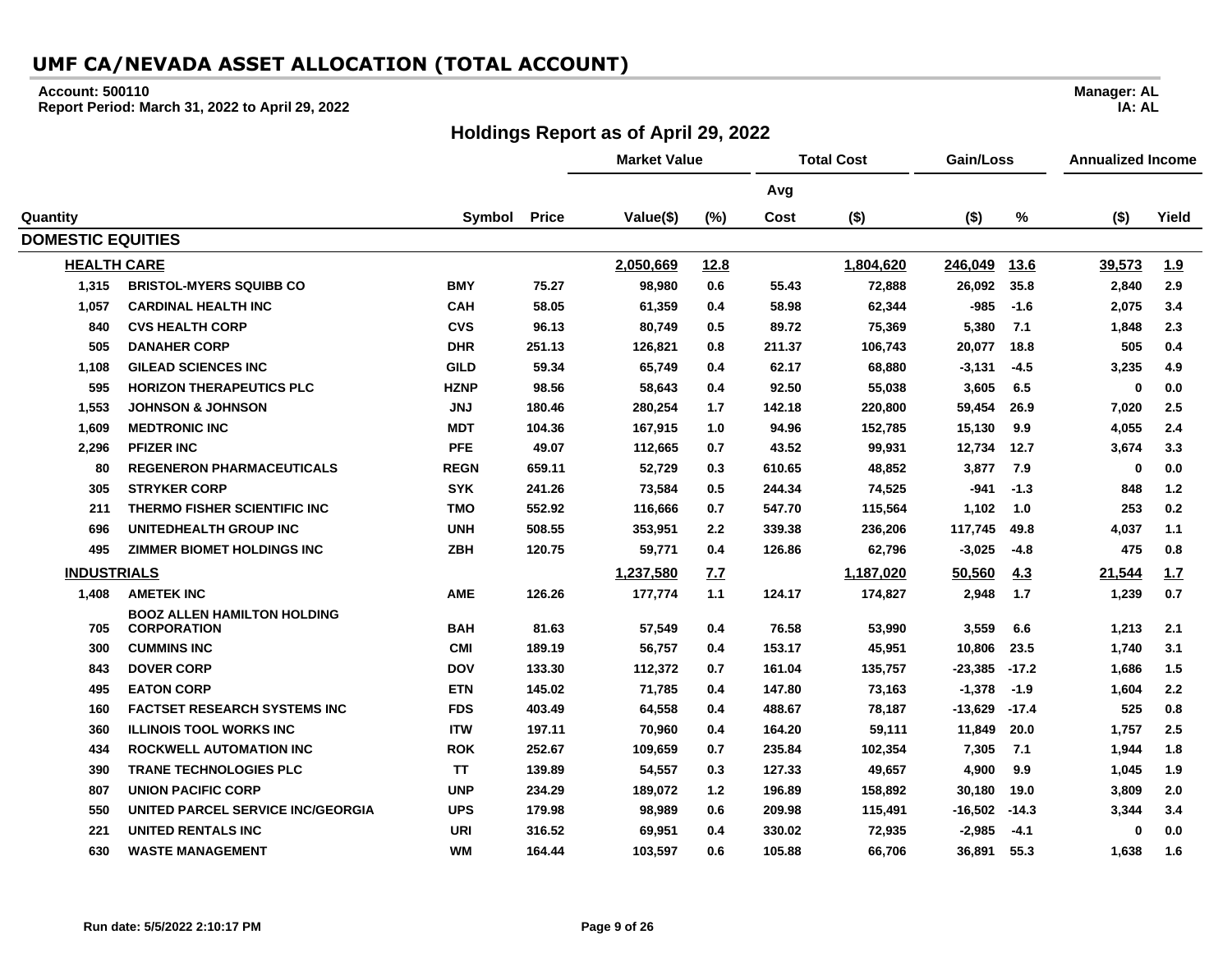### **Account: 500110**

**Report Period: March 31, 2022 to April 29, 2022**

## **Holdings Report as of April 29, 2022**

|                          |                                  |              |              | <b>Market Value</b> |       | <b>Total Cost</b> |           | Gain/Loss     |             | <b>Annualized Income</b> |       |
|--------------------------|----------------------------------|--------------|--------------|---------------------|-------|-------------------|-----------|---------------|-------------|--------------------------|-------|
|                          |                                  |              |              |                     |       | Avg               |           |               |             |                          |       |
| Quantity                 |                                  | Symbol       | <b>Price</b> | Value(\$)           | (%)   | Cost              | $($ \$)   | $($ \$)       | %           | $($ \$)                  | Yield |
| <b>DOMESTIC EQUITIES</b> |                                  |              |              |                     |       |                   |           |               |             |                          |       |
|                          | <b>INFO. TECHNOLOGY</b>          |              |              | 3,711,156           | 23.2  |                   | 2,881,859 | 829,296       | 28.8        | 34,713                   | 0.9   |
| 310                      | <b>ACCENTURE PLC</b>             | <b>ACN</b>   | 300.36       | 93,112              | 0.6   | 205.69            | 63,765    | 29,346        | 46.0        | 1,203                    | 1.3   |
| 441                      | <b>ADOBE SYSTEMS INC</b>         | <b>ADBE</b>  | 395.95       | 174,614             | 1.1   | 396.39            | 174,809   | -195          | $-0.1$      | 0                        | 0.0   |
| 588                      | ADVANCED MICRO DEVICES INC       | <b>AMD</b>   | 85.52        | 50,286              | 0.3   | 101.51            | 59,690    | $-9,404$      | $-15.8$     | $\mathbf 0$              | 0.0   |
| 342                      | <b>AKAMAI TECHNOLOGIES INC</b>   | <b>AKAM</b>  | 112.28       | 38,400              | 0.2   | 104.66            | 35,792    | 2,608         | 7.3         | 0                        | 0.0   |
| 1,064                    | <b>AMPHENOL CORP-CL A</b>        | <b>APH</b>   | 71.50        | 76,076              | 0.5   | 71.98             | 76,588    | $-512$        | $-0.7$      | 851                      | 1.1   |
| 105                      | <b>ANSYS INC</b>                 | <b>ANSS</b>  | 275.69       | 28,947              | 0.2   | 364.54            | 38,277    | $-9,330$      | $-24.4$     | $\mathbf 0$              | 0.0   |
| 6,019                    | <b>APPLE INC</b>                 | <b>AAPL</b>  | 157.65       | 948,895             | 5.9   | 77.17             | 464,469   | 484,427       | 104.3       | 5,297                    | 0.6   |
| 365                      | <b>APPLIED MATERIALS INC</b>     | <b>AMAT</b>  | 110.35       | 40,278              | 0.3   | 136.92            | 49,977    | $-9,700$      | $-19.4$     | 380                      | 0.9   |
| 196                      | <b>BROADCOM LTD</b>              | <b>AVGO</b>  | 554.39       | 108,660             | 0.7   | 599.25            | 117,454   | $-8,793$      | $-7.5$      | 3,214                    | 3.0   |
| 361                      | <b>CITRIX SYSTEMS INC</b>        | <b>CTXS</b>  | 100.10       | 36,136              | 0.2   | 109.24            | 39,437    | $-3,301$      | $-8.4$      | 0                        | 0.0   |
| 560                      | <b>FISERV INC.</b>               | <b>FISV</b>  | 97.92        | 54,835              | 0.3   | 106.30            | 59,528    | $-4,693$      | $-7.9$      | $\mathbf 0$              | 0.0   |
| 1,958                    | <b>INTEL CORP</b>                | <b>INTC</b>  | 43.59        | 85,349              | 0.5   | 43.03             | 84,255    | 1,094         | 1.3         | 2,859                    | 3.3   |
| 177                      | <b>INTUIT INC</b>                | <b>INTU</b>  | 418.75       | 74,119              | 0.5   | 523.99            | 92,746    | $-18,628$     | $-20.1$     | 481                      | 0.6   |
| 1,256                    | <b>IRON MOUNTAIN INC</b>         | <b>IRM</b>   | 53.73        | 67,485              | 0.4   | 42.22             | 53,030    | 14,455        | 27.3        | 3,107                    | 4.6   |
| 256                      | <b>MASTERCARD INC - CLASS A</b>  | МA           | 363.38       | 93,025              | 0.6   | 364.00            | 93,184    | $-159$        | $-0.2$      | 502                      | 0.5   |
| 3,015                    | <b>MICROSOFT CORP</b>            | <b>MSFT</b>  | 277.52       | 836,723             | 5.2   | 162.63            | 490,319   | 346,404       | 70.6        | 7,477                    | 0.9   |
| 934                      | <b>NVIDIA CORP</b>               | <b>NVDA</b>  | 185.47       | 173,229             | 1.1   | 150.05            | 140,148   | 33,081        | 23.6        | 149                      | 0.1   |
| 993                      | <b>ORACLE CORP</b>               | <b>ORCL</b>  | 73.40        | 72,886              | 0.5   | 85.25             | 84,655    | $-11,768$     | $-13.9$     | 1,271                    | 1.7   |
| 1,166                    | <b>QUALCOMM INC.</b>             | QCOM         | 139.69       | 162,879             | 1.0   | 135.70            | 158,222   | 4,656         | 2.9         | 3,498                    | 2.1   |
| 429                      | <b>SALESFORCE.COM INC</b>        | <b>CRM</b>   | 175.94       | 75,478              | 0.5   | 208.48            | 89,437    | $-13,959$     | $-15.6$     | 0                        | 0.0   |
| 165                      | <b>SERVICENOW INC</b>            | <b>NOW</b>   | 478.10       | 78,887              | 0.5   | 536.00            | 88,439    | $-9,553$      | $-10.8$     | 0                        | 0.0   |
| 595                      | <b>TEXAS INSTRUMENTS INC</b>     | <b>TXN</b>   | 170.25       | 101,299             | 0.6   | 144.89            | 86,209    | 15,090        | 17.5        | 2,737                    | 2.7   |
| 1,124                    | <b>VISA INC - CLASS A SHARES</b> | $\mathsf{v}$ | 213.13       | 239,558             | $1.5$ | 214.79            | 241,428   | $-1,870$      | $-0.8$      | 1,686                    | 0.7   |
| <b>MATERIALS</b>         |                                  |              |              | 473,769             | 3.0   |                   | 420,586   | 53,183        | <u>12.6</u> | 7,685                    | 1.6   |
| 264                      | <b>ALBEMARLE CORP</b>            | <b>ALB</b>   | 192.83       | 50,907              | 0.3   | 204.76            | 54,057    | $-3,150$      | $-5.8$      | 417                      | 0.8   |
| 330                      | <b>AVERY DENNISON CORP</b>       | <b>AVY</b>   | 180.60       | 59,598              | 0.4   | 147.59            | 48,706    | 10,892        | 22.4        | 898                      | 1.5   |
| 735                      | <b>EASTMAN CHEMICAL COMPANY</b>  | <b>EMN</b>   | 102.67       | 75,462              | 0.5   | 117.28            | 86,203    | $-10,740$     | $-12.5$     | 2,234                    | 3.0   |
| 248                      | <b>LINDE PLC</b>                 | <b>LIN</b>   | 311.96       | 77,366              | 0.5   | 208.54            | 51,718    | 25,648        | 49.6        | 1,161                    | 1.5   |
| 890                      | <b>STEEL DYNAMICS INC</b>        | STLD         | 85.75        | 76,318              | 0.5   | 41.97             | 37,355    | 38,963        | 104.3       | 1,210                    | 1.6   |
| 410                      | <b>VULCAN MATERIALS CO</b>       | <b>VMC</b>   | 172.29       | 70,639              | 0.4   | 200.87            | 82,357    | -11,718 -14.2 |             | 656                      | 0.9   |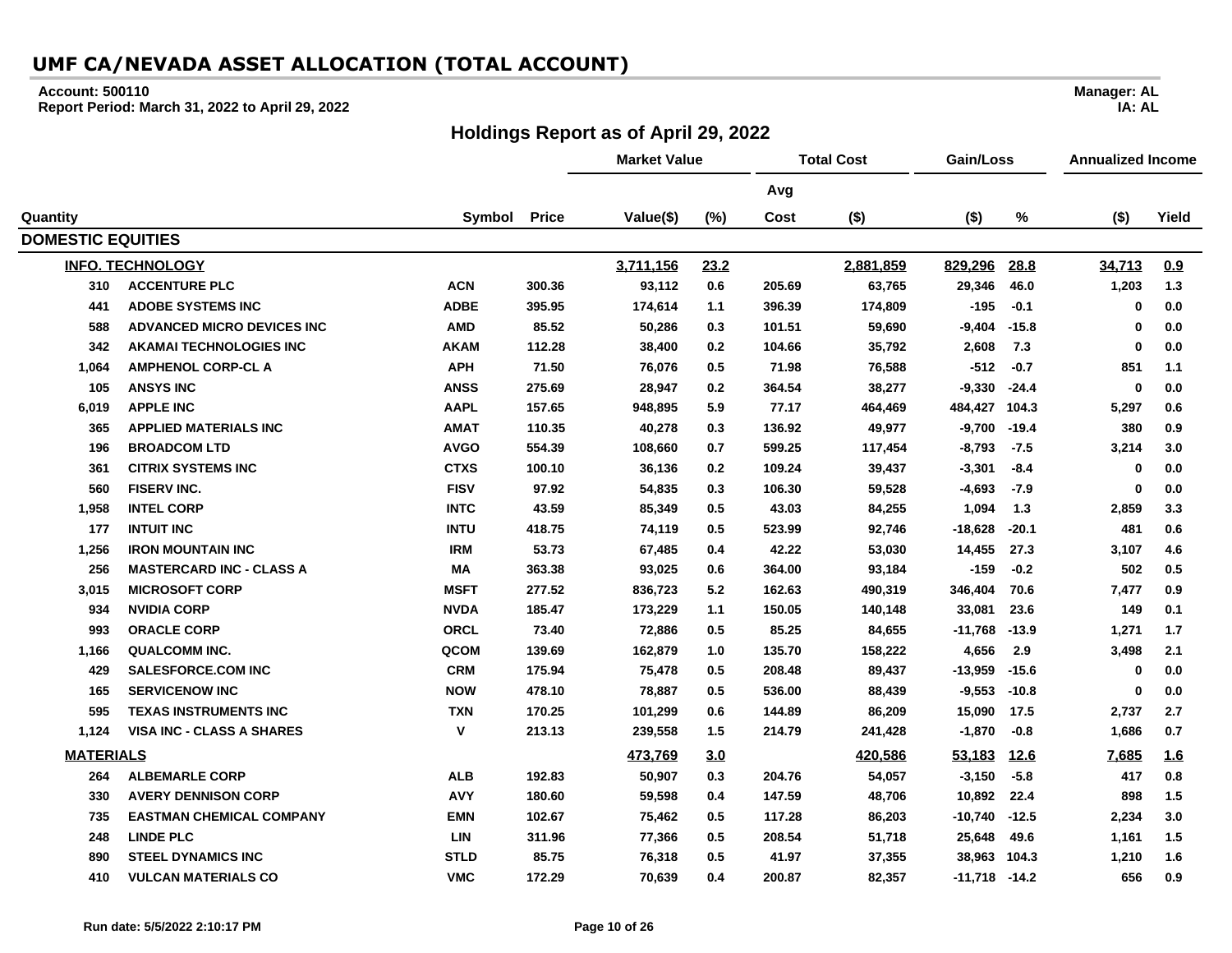### **Account: 500110**

**Report Period: March 31, 2022 to April 29, 2022**

## **Holdings Report as of April 29, 2022**

|                          |                                    |                  |              | <b>Market Value</b> |      | <b>Total Cost</b> |            | Gain/Loss        |             | <b>Annualized Income</b> |            |
|--------------------------|------------------------------------|------------------|--------------|---------------------|------|-------------------|------------|------------------|-------------|--------------------------|------------|
|                          |                                    |                  |              |                     |      | Avg               |            |                  |             |                          |            |
| Quantity                 |                                    | Symbol           | <b>Price</b> | Value(\$)           | (%)  | Cost              | $($ \$)    | $($ \$)          | %           | $($ \$)                  | Yield      |
| <b>DOMESTIC EQUITIES</b> |                                    |                  |              |                     |      |                   |            |                  |             |                          |            |
| <b>MATERIALS</b>         |                                    |                  |              | 473,769             | 3.0  |                   | 420,586    | 53,183           | <u>12.6</u> | 7,685                    | <u>1.6</u> |
| 1,540                    | <b>WEYERHAEUSER COMPANY</b>        | <b>WY</b>        | 41.22        | 63,479              | 0.4  | 39.09             | 60,191     | 3,288            | 5.5         | 1,109                    | 1.7        |
| <b>REAL ESTATE</b>       |                                    |                  |              | 369,745             | 2.3  |                   | 297,612    | 72,134           | 24.2        | 10,497                   | 2.8        |
| 375                      | <b>CROWN CASTLE INTL CORP</b>      | CCI              | 185.21       | 69,454              | 0.4  | 177.61            | 66,604     | 2,850            | 4.3         | 2,205                    | 3.2        |
| 705                      | <b>PROLOGIS INC</b>                | PLD.SRI          | 160.29       | 113,004             | 0.7  | 102.12            | 71,991     | 41,013           | 57.0        | 2,228                    | 2.0        |
| 1,338                    | <b>REGENCY CENTERS CORP</b>        | <b>REG.SRI</b>   | 68.83        | 92,095              | 0.6  | 48.62             | 65,048     | 27,046           | 41.6        | 3,345                    | 3.6        |
| 1,789                    | <b>UDR INC</b>                     | UDR.DE           | 53.21        | 95,193              | 0.6  | 52.53             | 93,969     | 1,224            | 1.3         | 2,719                    | 2.9        |
| <b>UTILITIES</b>         |                                    |                  |              | 289,573             | 1.8  |                   | 235,353    | 54,220           | 23.0        | 8,083                    | 2.8        |
| 1.437                    | <b>ALLIANT ENERGY CORP</b>         | <b>LNT</b>       | 58.81        | 84,510              | 0.5  | 49.82             | 71,584     | 12,926           | 18.1        | 2,457                    | 2.9        |
| 588                      | <b>SEMPRA ENERGY</b>               | <b>SRE</b>       | 161.36       | 94,880              | 0.6  | 130.32            | 76,628     | 18,252           | 23.8        | 2,693                    | 2.8        |
| 1,504                    | <b>XCEL ENERGY INC</b>             | <b>XEL</b>       | 73.26        | 110,183             | 0.7  | 57.94             | 87,141     | 23,042           | 26.4        | 2,933                    | 2.7        |
|                          | <b>Total Core Portfolio - Long</b> |                  |              | 14,189,973          | 88.6 |                   | 12,292,478 | 1,897,494        | 15.4        | 235,703                  | 1.7        |
| <b>Large Cap Income</b>  |                                    |                  |              |                     |      |                   |            |                  |             |                          |            |
|                          | <b>COMMUNICATION SERVICES</b>      |                  |              | 91,596              | 0.6  |                   | 105,452    | $-13.855 - 13.1$ |             | 3,745                    | 4.1        |
| 1,180                    | <b>COMCAST CORP-CLASS A</b>        | <b>CMCSA.INC</b> | 39.76        | 46,917              | 0.3  | 43.75             | 51,623     | $-4,706$         | $-9.1$      | 1,274                    | 2.7        |
| 965                      | <b>VERIZON COMMUNICATIONS INC</b>  | <b>VZ.INC</b>    | 46.30        | 44,680              | 0.3  | 55.78             | 53,829     | $-9,149$         | $-17.0$     | 2,470                    | 5.5        |
|                          | <b>CONSUMER DISCRETIONARY</b>      |                  |              | 79,783              | 0.5  |                   | 71,467     | 8,317            | <u>11.6</u> | 1,658                    | 2.1        |
| 140                      | <b>HOME DEPOT INC</b>              | <b>HD.INC</b>    | 300.40       | 42,056              | 0.3  | 336.94            | 47,172     | $-5,116$         | $-10.8$     | 1,064                    | 2.5        |
| 165                      | <b>TARGET CORP</b>                 | <b>TGT.INC</b>   | 228.65       | 37,727              | 0.2  | 147.24            | 24,294     | 13,433           | 55.3        | 594                      | 1.6        |
|                          | <b>CONSUMER STAPLES</b>            |                  |              | 190,157             | 1.2  |                   | 165,945    | 24,212           | 14.6        | 4,745                    | 2.5        |
| 770                      | <b>COCA-COLA CO/THE</b>            | <b>KO.INC</b>    | 64.61        | 49,750              | 0.3  | 51.64             | 39,763     | 9,987            | 25.1        | 1,355                    | 2.7        |
| 470                      | <b>COLGATE-PALMOLIVE CO</b>        | <b>CL.INC</b>    | 77.05        | 36,214              | 0.2  | 75.11             | 35,302     | 911              | 2.6         | 884                      | 2.4        |
| 345                      | <b>PEPSICO INC</b>                 | PEP.INC          | 171.71       | 59,240              | 0.4  | 146.75            | 50,629     | 8,611            | 17.0        | 1,484                    | 2.5        |
| 280                      | <b>PROCTER &amp; GAMBLE CO</b>     | <b>PG.INC</b>    | 160.55       | 44,954              | 0.3  | 143.75            | 40,250     | 4,704            | 11.7        | 1,023                    | 2.3        |
| <b>ENERGY</b>            |                                    |                  |              | 124,319             | 0.8  |                   | 108,907    | 15,412           | <u>14.2</u> | 3,697                    | 3.0        |
| 550                      | <b>CONOCOPHILLIPS</b>              | <b>COP.INC</b>   | 95.52        | 52,536              | 0.3  | 92.40             | 50,820     | 1,716            | 3.4         | 1,287                    | 2.4        |
| 325                      | <b>EOG RESOURCES INC</b>           | EOG.INC          | 116.76       | 37,947              | 0.2  | 95.43             | 31,014     | 6,933            | 22.4        | 975                      | 2.6        |
| 390                      | PHILLIPS 66                        | <b>PSX.INC</b>   | 86.76        | 33,836              | 0.2  | 69.42             | 27,074     | 6,763            | 25.0        | 1,435                    | 4.2        |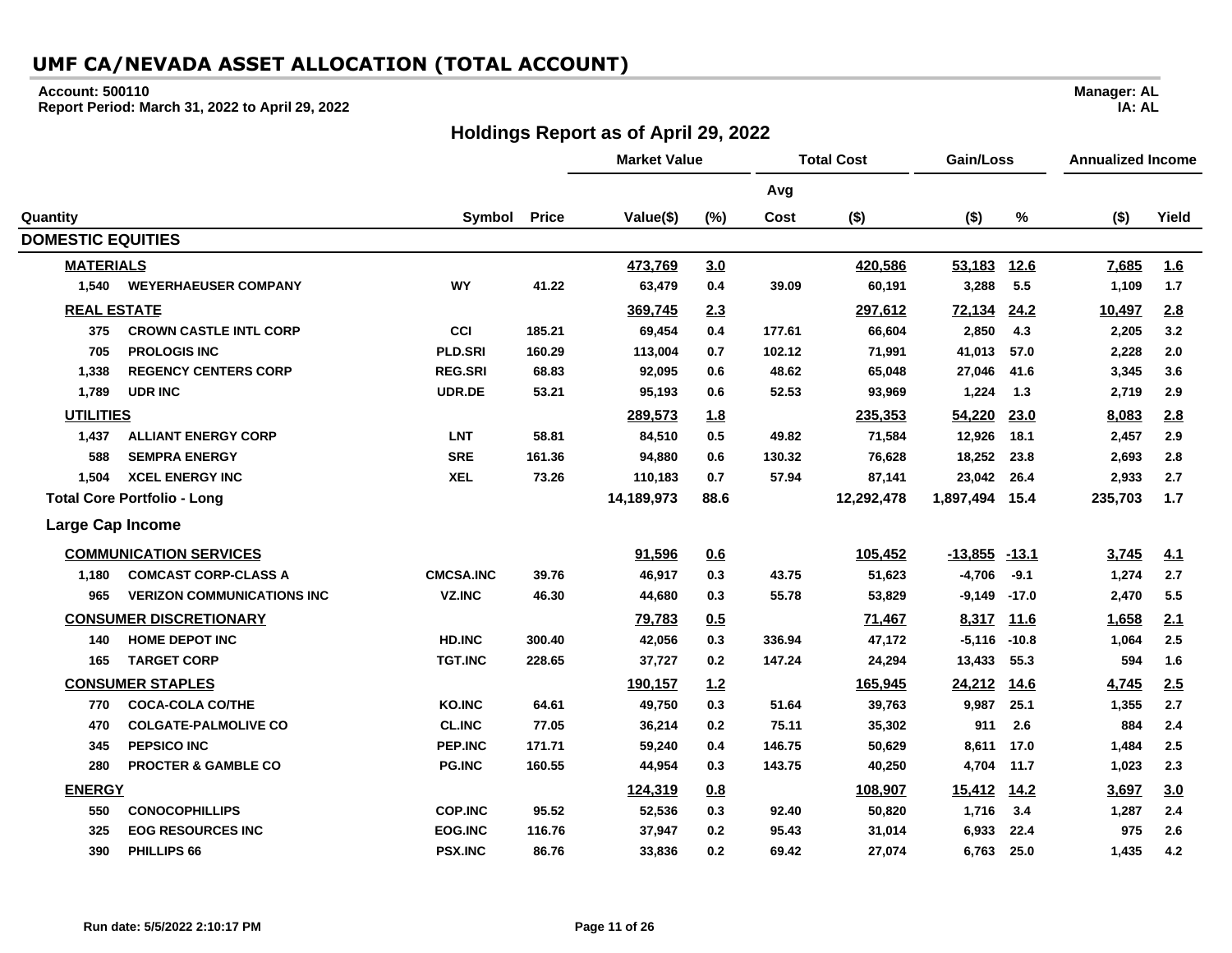### **Account: 500110**

**Report Period: March 31, 2022 to April 29, 2022**

## **Holdings Report as of April 29, 2022**

|                          |                                 |                 |              | <b>Market Value</b> |            | <b>Total Cost</b> |           | Gain/Loss |             | <b>Annualized Income</b> |       |
|--------------------------|---------------------------------|-----------------|--------------|---------------------|------------|-------------------|-----------|-----------|-------------|--------------------------|-------|
|                          |                                 |                 |              |                     |            | Avg               |           |           |             |                          |       |
| Quantity                 |                                 | Symbol          | <b>Price</b> | Value(\$)           | (%)        | Cost              | $($ \$)   | $($ \$)   | $\%$        | $($ \$)                  | Yield |
| <b>DOMESTIC EQUITIES</b> |                                 |                 |              |                     |            |                   |           |           |             |                          |       |
| <b>FINANCIALS</b>        |                                 |                 |              | 302,899             | <u>1.9</u> |                   | 289,264   | 13,635    | 4.7         | 9,803                    | 3.2   |
| 1,035                    | <b>AFLAC INC</b>                | <b>AFL.INC</b>  | 57.28        | 59,285              | 0.4        | 48.47             | 50,164    | 9,121     | 18.2        | 1,656                    | 2.8   |
| 160                      | <b>AMERIPRISE FINANCIAL INC</b> | <b>AMP.INC</b>  | 265.49       | 42,478              | 0.3        | 218.38            | 34,941    | 7,537     | 21.6        | 800                      | 1.9   |
| 805                      | <b>CITIGROUP INC</b>            | <b>C.INC</b>    | 48.21        | 38,809              | 0.2        | 54.73             | 44,058    | $-5,249$  | $-11.9$     | 1,642                    | 4.2   |
| 915                      | <b>FIFTH THIRD BANCORP</b>      | <b>FITB.INC</b> | 37.53        | 34,340              | 0.2        | 33.83             | 30,956    | 3,384     | 10.9        | 1,098                    | 3.2   |
| 335                      | <b>JPMORGAN CHASE &amp; CO</b>  | <b>JPM.INC</b>  | 119.36       | 39,986              | 0.2        | 113.59            | 38,053    | 1,933     | 5.1         | 1,340                    | 3.4   |
| 570                      | <b>MORGAN STANLEY</b>           | <b>MS.INC</b>   | 80.59        | 45,936              | 0.3        | 64.26             | 36,628    | 9,308     | 25.4        | 1,596                    | 3.5   |
| 870                      | <b>TRUIST FINANCIAL CORP</b>    | <b>TFC.INC</b>  | 48.35        | 42,065              | 0.3        | 62.60             | 54,464    | $-12,399$ | $-22.8$     | 1,670                    | 4.0   |
| <b>HEALTH CARE</b>       |                                 |                 |              | 231,145             | 1.4        |                   | 195,616   | 35,529    | <u>18.2</u> | 6,299                    | 2.7   |
| 150                      | <b>AGMEN INC</b>                | <b>AMGN.INC</b> | 233.19       | 34,979              | 0.2        | 227.27            | 34,090    | 888       | 2.6         | 1,164                    | 3.3   |
| 145                      | ELI LILLY & CO                  | <b>LLY.INC</b>  | 292.13       | 42,359              | 0.3        | 181.40            | 26,303    | 16,056    | 61.0        | 568                      | 1.3   |
| 275                      | <b>JOHNSON AND JOHNSON</b>      | <b>JNJ.INC</b>  | 180.46       | 49,627              | 0.3        | 171.04            | 47,036    | 2,591     | 5.5         | 1,243                    | 2.5   |
| 555                      | <b>MERCK &amp; CO. INC.</b>     | <b>MRK.INC</b>  | 88.69        | 49,223              | 0.3        | 74.79             | 41,508    | 7,714     | 18.6        | 1,532                    | 3.1   |
| 1,120                    | <b>PFIZER INC</b>               | PFE.INC         | 49.07        | 54,958              | 0.3        | 41.68             | 46,678    | 8,280     | 17.7        | 1,792                    | 3.3   |
| <b>INDUSTRIALS</b>       |                                 |                 |              | 138,911             | 0.9        |                   | 112,867   | 26,044    | 23.1        | 2,989                    | 2.2   |
| 250                      | <b>CATERPILLAR INC</b>          | <b>CAT.INC</b>  | 210.54       | 52,635              | 0.3        | 150.66            | 37,665    | 14,970    | 39.7        | 1,110                    | 2.1   |
| 580                      | <b>EMERSON ELECTRIC CO</b>      | <b>EMR.INC</b>  | 90.18        | 52,304              | 0.3        | 73.30             | 42,513    | 9,791     | 23.0        | 1,195                    | 2.3   |
| 145                      | <b>UNION PACIFIC CORP</b>       | <b>UNP.INC</b>  | 234.29       | 33,972              | 0.2        | 225.44            | 32,689    | 1,283     | 3.9         | 684                      | 2.0   |
|                          | <b>INFO. TECHNOLOGY</b>         |                 |              | 150,573             | 0.9        |                   | 163,367   | $-12,794$ | $-7.8$      | 4,268                    | 2.8   |
| 955                      | <b>CISCO SYSTEMS INC</b>        | <b>CSCO.INC</b> | 48.98        | 46,776              | 0.3        | 52.16             | 49,814    | $-3,038$  | $-6.1$      | 1,452                    | 3.1   |
| 850                      | <b>INTEL CORP</b>               | <b>INTC.INC</b> | 43.59        | 37,052              | 0.2        | 49.58             | 42,146    | $-5,095$  | $-12.1$     | 1,241                    | 3.3   |
| 295                      | <b>QUALCOMM INC</b>             | QCOM.INC        | 139.69       | 41,209              | 0.3        | 158.96            | 46,894    | $-5,685$  | $-12.1$     | 885                      | 2.1   |
| 150                      | <b>TEXAS INSTRUMENTS INC</b>    | <b>TXN.INC</b>  | 170.25       | 25,538              | 0.2        | 163.42            | 24,513    | 1,024     | 4.2         | 690                      | 2.7   |
| <b>MATERIALS</b>         |                                 |                 |              | 22,443              | 0.1        |                   | 12,528    | 9,915     | <u>79.1</u> | 290                      | 1.3   |
| 145                      | <b>NUCOR CORP</b>               | <b>NUE.INC</b>  | 154.78       | 22,443              | 0.1        | 86.40             | 12,528    | 9,915     | 79.1        | 290                      | 1.3   |
| <b>UTILITIES</b>         |                                 |                 |              | 139,866             | 0.9        |                   | 117,223   | 22,643    | <u>19.3</u> | 4,978                    | 3.6   |
| 455                      | <b>DUKE ENERGY CORP</b>         | <b>DUK.INC</b>  | 110.16       | 50,123              | 0.3        | 89.20             | 40,584    | 9,539     | 23.5        | 1,793                    | 3.6   |
| 625                      | <b>EVERGY INC</b>               | <b>EVRG.INC</b> | 67.85        | 42,406              | 0.3        | 62.46             | 39,035    | 3,371     | 8.6         | 1,431                    | 3.4   |
| 645                      | <b>SOUTHERN CO/THE</b>          | SO.INC          | 73.39        | 47,337              | 0.3        | 58.30             | 37,604    | 9,733     | 25.9        | 1,754                    | 3.7   |
|                          | <b>Total Large Cap Income</b>   |                 |              | 1,471,694           | 9.2        |                   | 1,342,635 | 129,058   | 9.6         | 42,472                   | 2.9   |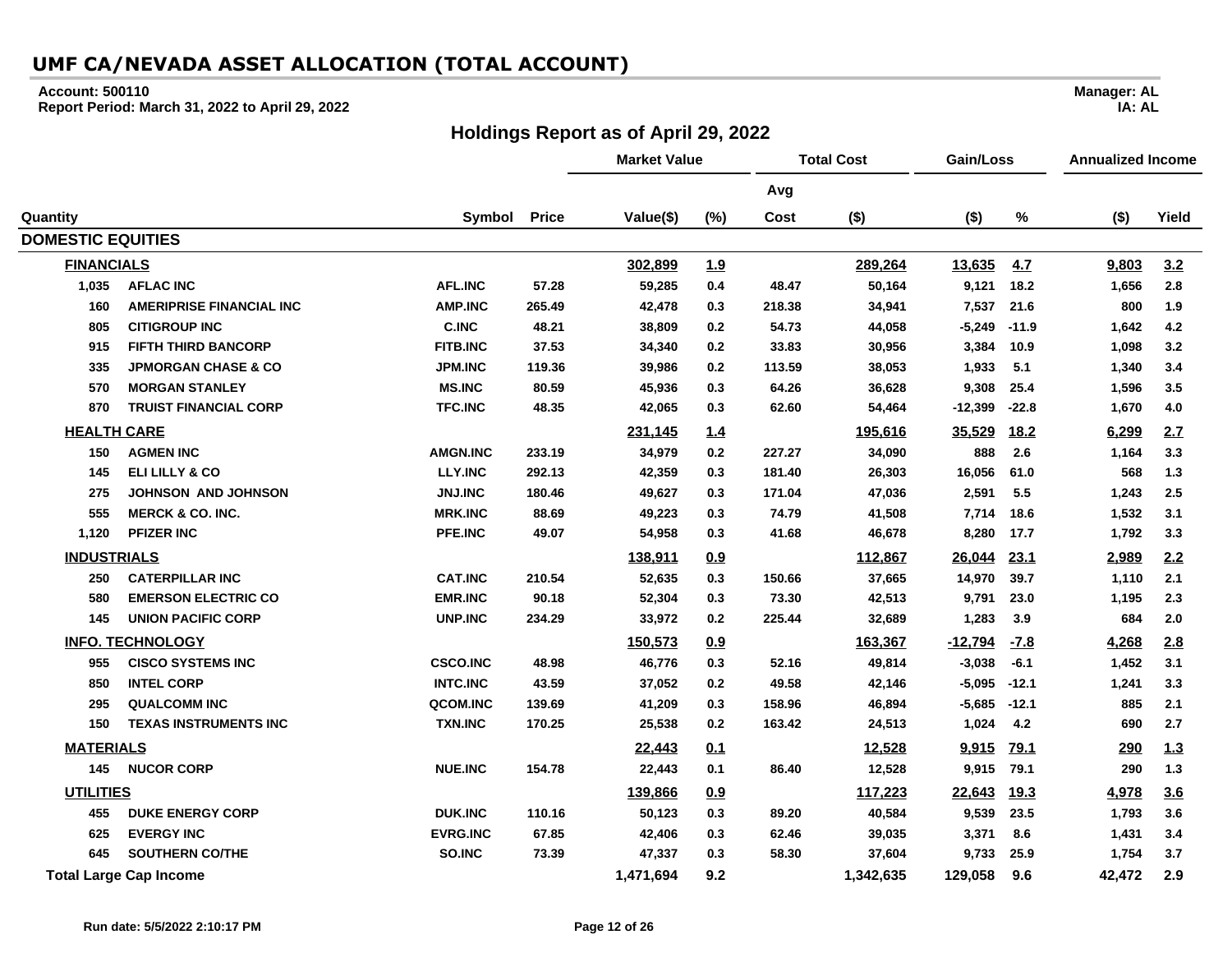### **Account: 500110**

**Report Period: March 31, 2022 to April 29, 2022**

## **Holdings Report as of April 29, 2022**

|                           |                                           |                   |              | <b>Market Value</b> |      | <b>Total Cost</b> |            | Gain/Loss         |              | <b>Annualized Income</b> |       |
|---------------------------|-------------------------------------------|-------------------|--------------|---------------------|------|-------------------|------------|-------------------|--------------|--------------------------|-------|
|                           |                                           |                   |              |                     |      | Avg               |            |                   |              |                          |       |
| Quantity                  |                                           | Symbol            | <b>Price</b> | Value(\$)           | (%)  | Cost              | $($ \$)    | $($ \$)           | %            | $($ \$)                  | Yield |
| <b>DOMESTIC EQUITIES</b>  |                                           |                   |              |                     |      |                   |            |                   |              |                          |       |
| <b>US Small Cap</b>       |                                           |                   |              |                     |      |                   |            |                   |              |                          |       |
| <b>HEALTH CARE</b>        |                                           |                   |              | 30,913              | 0.2  |                   | 43,386     | $-12,472$ $-28.7$ |              | $\overline{\mathbf{0}}$  | 0.0   |
| 128                       | <b>CHARLES RIVER LABORITORIES</b>         | <b>CRL</b>        | 241.51       | 30.913              | 0.2  | 338.95            | 43,386     | $-12,472$         | $-28.7$      | $\bf{0}$                 | 0.0   |
|                           | <b>MUTUAL FUNDS</b>                       |                   |              | 330,256             | 2.1  |                   | 335,318    | $-5.062$          | $-1.5$       | 2,233                    | 0.7   |
|                           | <b>NATIONWIDE BAILARD COGNITIVE VALUE</b> |                   |              |                     |      |                   |            |                   |              |                          |       |
| 22,330                    | <b>FUND</b>                               | <b>NWHFX</b>      | 14.79        | 330,256             | 2.1  | 15.02             | 335,318    | $-5,062$          | $-1.5$       | 2,233                    | 0.7   |
| <b>Total US Small Cap</b> |                                           |                   |              | 361,170             | 2.3  |                   | 378,704    | $-17,534$         | -4.6         | 2,233                    | 0.6   |
|                           | <b>Total DOMESTIC EQUITIES</b>            |                   |              | 16,022,836          | 57.3 |                   | 14,013,817 | 2,009,018         | 14.3         | 280,408                  | 1.8   |
|                           | <b>INTERNATIONAL EQUITIES</b>             |                   |              |                     |      |                   |            |                   |              |                          |       |
| <b>Developed Markets</b>  |                                           |                   |              |                     |      |                   |            |                   |              |                          |       |
|                           | <b>COMMUNICATION SERVICES</b>             |                   |              | 80,753              | 4.0  |                   | 32,953     | 47,799            |              | 2,596                    | 3.2   |
| 4,850                     | <b>KDDI CORP</b>                          | <b>KDDIY.INTL</b> | 16.65        | 80,753              | 4.0  | 6.79              | 32,953     | 47,799 145.1      |              | 2,596                    | 3.2   |
|                           | <b>CONSUMER DISCRETIONARY</b>             |                   |              | 359,854             | 17.9 |                   | 404,667    | $-44,814$         | <u>-11.1</u> | 16,669                   | 4.6   |
| 3,405                     | <b>AKTIEBOLAGET VOLVO ADR</b>             | <b>VLVLY</b>      | 15.85        | 53,968              | 2.7  | 22.75             | 77,470     | $-23,502$         | $-30.3$      | 8,406                    | 15.6  |
| 3,075                     | <b>BURBERRY GROUP PLC-SPON ADR</b>        | <b>BURBY</b>      | 19.67        | 60,485              | 3.0  | 28.19             | 86,672     | $-26,187$         | $-30.2$      | 2,292                    | 3.8   |
| 2,330                     | <b>MICHELIN (CGDE)-UNSPON ADR</b>         | <b>MGDDY</b>      | 24.70        | 57,551              | 2.9  | 26.36             | 61,428     | $-3,877$          | $-6.3$       | 2,309                    | 4.0   |
| 7,035                     | <b>PANASONIC CORP -SPON ADR</b>           | <b>PCRFY</b>      | 8.93         | 62,823              | 3.1  | 9.31              | 65,470     | $-2,647$          | $-4.0$       | 1,570                    | 2.5   |
| 7,885                     | <b>RECRUIT HOLDINGS CO LTD</b>            | <b>RCRUY</b>      | 7.29         | 57,482              | 2.9  | 7.73              | 60,955     | $-3,474$          | $-5.7$       | 296                      | 0.5   |
| 395                       | <b>TOYOTA MOTOR CORP - SPON ADR</b>       | <b>TM</b>         | 171.00       | 67,545              | 3.4  | 133.35            | 52,673     | 14,872            | 28.2         | 1,796                    | 2.7   |
|                           | <b>CONSUMER STAPLES</b>                   |                   |              | 295,654             | 14.7 |                   | 306,821    | <u>-11,167</u>    | $-3.6$       | 9,994                    | 3.4   |
| 2,390                     | <b>KONINKLIJKE AHOLD-SP ADR</b>           | <b>ADRNY</b>      | 29.40        | 70,266              | 3.5  | 27.33             | 65,316     | 4,950             | 7.6          | 2,582                    | 3.7   |
| 600                       | <b>NESTLE SA-SPONS ADR FOR REG</b>        | <b>NSRGY</b>      | 128.64       | 77,184              | 3.8  | 100.14            | 60,087     | 17,097            | 28.5         | 1,826                    | 2.4   |
| 1,520                     | <b>UNILEVER PLC NEW</b>                   | <b>UL</b>         | 46.26        | 70,315              | 3.5  | 54.90             | 83,450     | $-13,134$         | $-15.7$      | 3,046                    | 4.3   |
| 5,640                     | <b>WH GROUP LTD-ADR</b>                   | <b>WHGLY</b>      | 13.81        | 77,888              | 3.9  | 17.37             | 97,968     | $-20,080$         | $-20.5$      | 2,539                    | 3.3   |
| <b>ENERGY</b>             |                                           |                   |              | 65,515              | 3.3  |                   | 54,229     | 11,286            | 20.8         | 4,070                    | 6.2   |
| 1,345                     | <b>TOTALENERGIES SE</b>                   | <b>TTE</b>        | 48.71        | 65,515              | 3.3  | 40.32             | 54,229     | 11,286            | 20.8         | 4,070                    | 6.2   |
| <b>FINANCIALS</b>         |                                           |                   |              | 266,443             | 13.2 |                   | 249,083    | 17,359            | <u>7.0</u>   | 15,129                   | 5.7   |
| 3,145                     | <b>DNB BANK ASA - ADR</b>                 | <b>DNBBY</b>      | 19.45        | 61,170              | 3.0  | 18.10             | 56,923     | 4,247             | 7.5          | 6,725                    | 11.0  |
| 12,575                    | MITSUBISHI UFJ FINL - SPON ADR            | <b>MUFG</b>       | 5.80         | 72,935              | 3.6  | 5.12              | 64,445     | 8,490             | 13.2         | 2,919                    | 4.0   |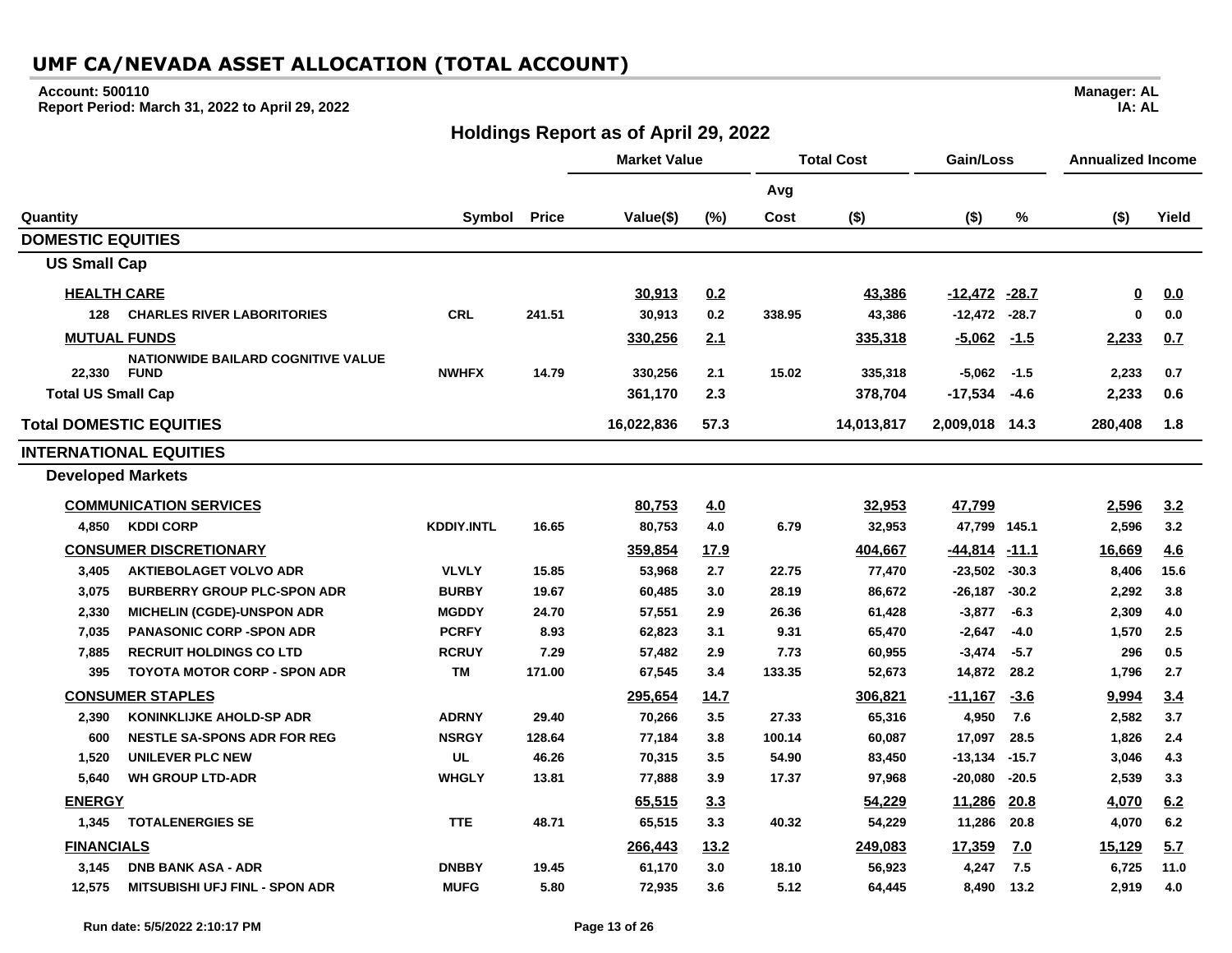#### **Account: 500110**

**Report Period: March 31, 2022 to April 29, 2022**

### **Holdings Report as of April 29, 2022**

**Market Value Total Cost Gain/Loss Annualized Income Avg Quantity Symbol Price Value(\$) (%) Cost (\$) (\$) % (\$) Yield INTERNATIONAL EQUITIES FINANCIALS 266,443 13.2 249,083 17,359 7.0 15,129 5.7 2,455 MUENCHENER RUECK ADR MURGY 23.65 58,061 2.9 27.49 67,494 -9,433 -14.0 2,966 5.1 1,715 UNITED OVERSEAS BANK ADR UOVEY 43.31 74,277 3.7 35.11 60,221 14,056 23.3 2,520 3.4 HEALTH CARE 294,799 14.6 288,257 6,542 2.3 9,084 3.1 1,720 GLAXOSMITHKLINE PLC ADR GSK 45.28 77,882 3.9 40.27 69,259 8,623 12.5 3,722 4.8 1,750 MERCK KGAA-SPONSORED ADR MKKGY 37.06 64,855 3.2 45.01 78,774 -13,919 -17.7 685 1.1 1,590 ROCHE HOLDINGS RHHBY 46.18 73,426 3.6 46.75 74,331 -905 -1.2 1,973 2.7 1,505 SANOFI - ADR SNY 52.25 78,636 3.9 43.78 65,893 12,743 19.3 2,704 3.4 INDUSTRIALS 190,117 9.4 189,388 729 0.4 3,954 2.1 745 DSV A/S ADR DSDVY 81.89 61,008 3.0 58.46 43,556 17,452 40.1 303 0.5 3,090 MITSUBISHI ELECTRIC- UNSPON ADR MIELY 20.96 64,766 3.2 28.11 86,859 -22,092 -25.4 2,226 3.4 2,260 SCHNEIDER ELECTRIC- ADR SBGSY 28.47 64,342 3.2 26.09 58,973 5,369 9.1 1,426 2.2 INFO. TECHNOLOGY 187,410 9.3 196,734 -9,324 -4.7 2,347 1.3 117 ASML HLDG ADR ASML 563.77 65,961 3.3 485.91 56,852 9,109 16.0 463 0.7 960 LOGITECH INTERNATIONAL SA (USA) LOGI 65.30 62,688 3.1 58.63 56,289 6,399 11.4 840 1.3 3,920 MURATA MANUFACTURING - UNSPON ADR MRAAY 14.99 58,761 2.9 21.32 83,594 -24,833 -29.7 1,045 1.8 MATERIALS 208,919 10.4 199,178 9,741 4.9 19,317 9.2 4,035 BASF ADR BASFY 13.35 53,867 2.7 20.64 83,282 -29,415 -35.3 3,767 7.0 1,200 BHP BILLITON ADR BHP 66.98 80,376 4.0 47.42 56,899 23,477 41.3 7,224 9.0 1,050 RIO TINTO (ADR) RIO 71.12 74,676 3.7 56.19 58,998 15,678 26.6 8,327 11.2 UTILITIES 65,340 3.2 70,421 -5,080 -7.2 12,152 18.6 10,146 ENEL SPA - UNSPON ADR ENLAY 6.44 65,340 3.2 6.94 70,421 -5,080 -7.2 12,152 18.6 Total Developed Markets 2,014,802 100.0 1,991,732 23,070 1.2 95,313 4.7 Total INTERNATIONAL EQUITIES 2,014,802 7.2 1,991,732 23,070 1.2 95,313 4.7**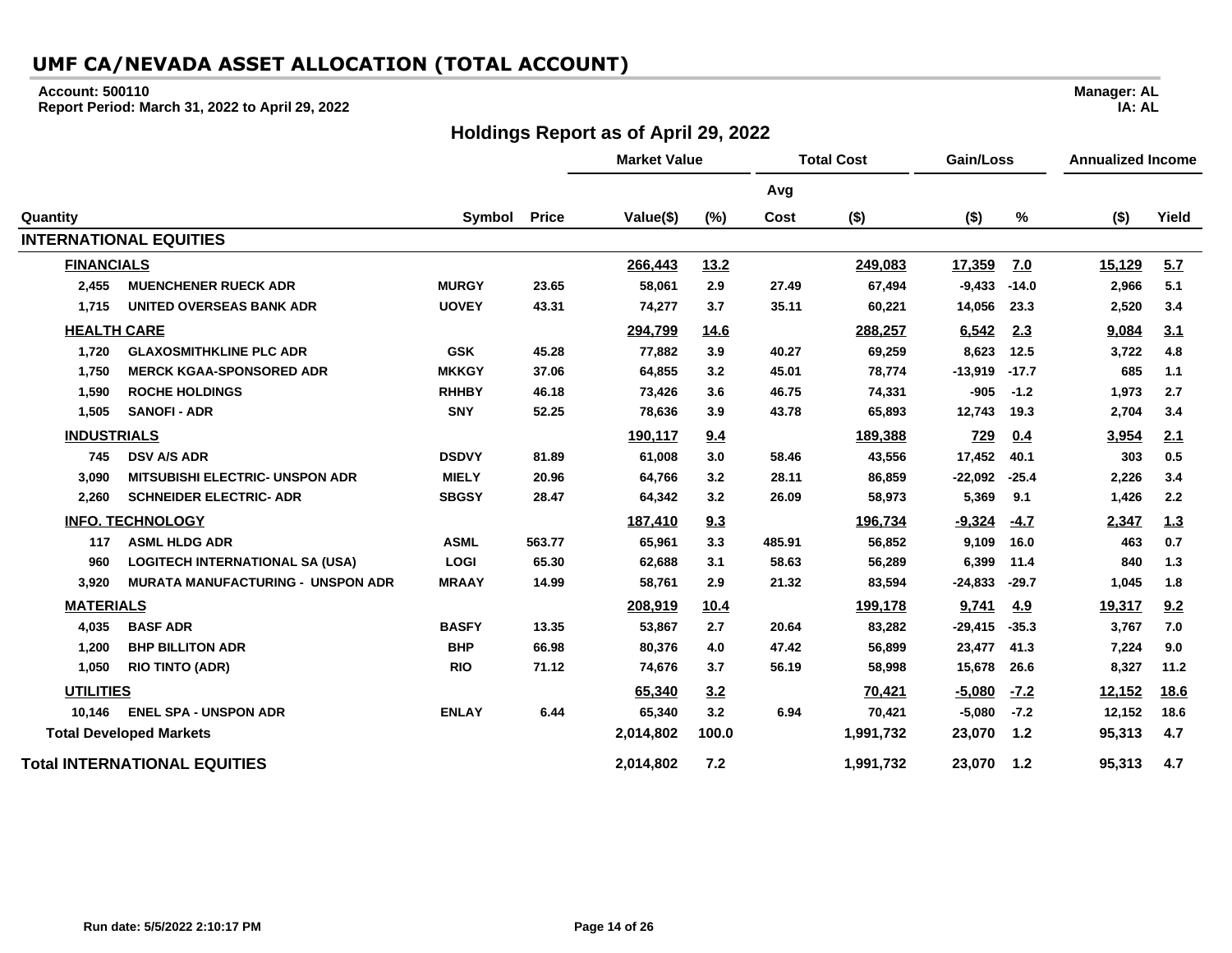#### **Account: 500110**

**Report Period: March 31, 2022 to April 29, 2022**

### **Holdings Report as of April 29, 2022**

**Market Value Total Cost Gain/Loss Annualized Income Avg Quantity Symbol Price Value(\$) (%) Cost (\$) (\$) % (\$) Yield REAL ESTATE Private Real Estate REITS 1,531,303 100.0 1,450,000 81,303 5.6 58,241 3.8 44,801 BAILARD REAL ESTATE FUND BBKR 34.18 1,531,303 100.0 32.37 1,450,000 81,303 5.6 58,241 3.8 Total Private Real Estate 1,531,303 100.0 1,450,000 81,303 5.6 58,241 3.8 Total REAL ESTATE 1,531,303 5.5 1,450,000 81,303 5.6 58,241 3.8 TOTAL MANAGED ASSETS 27,968,073 26,259,179 1,708,893 616,112 2.2 Total Accrued Income 70,071 TOTAL MANAGED ASSETS including Accrued Income 28,038,144**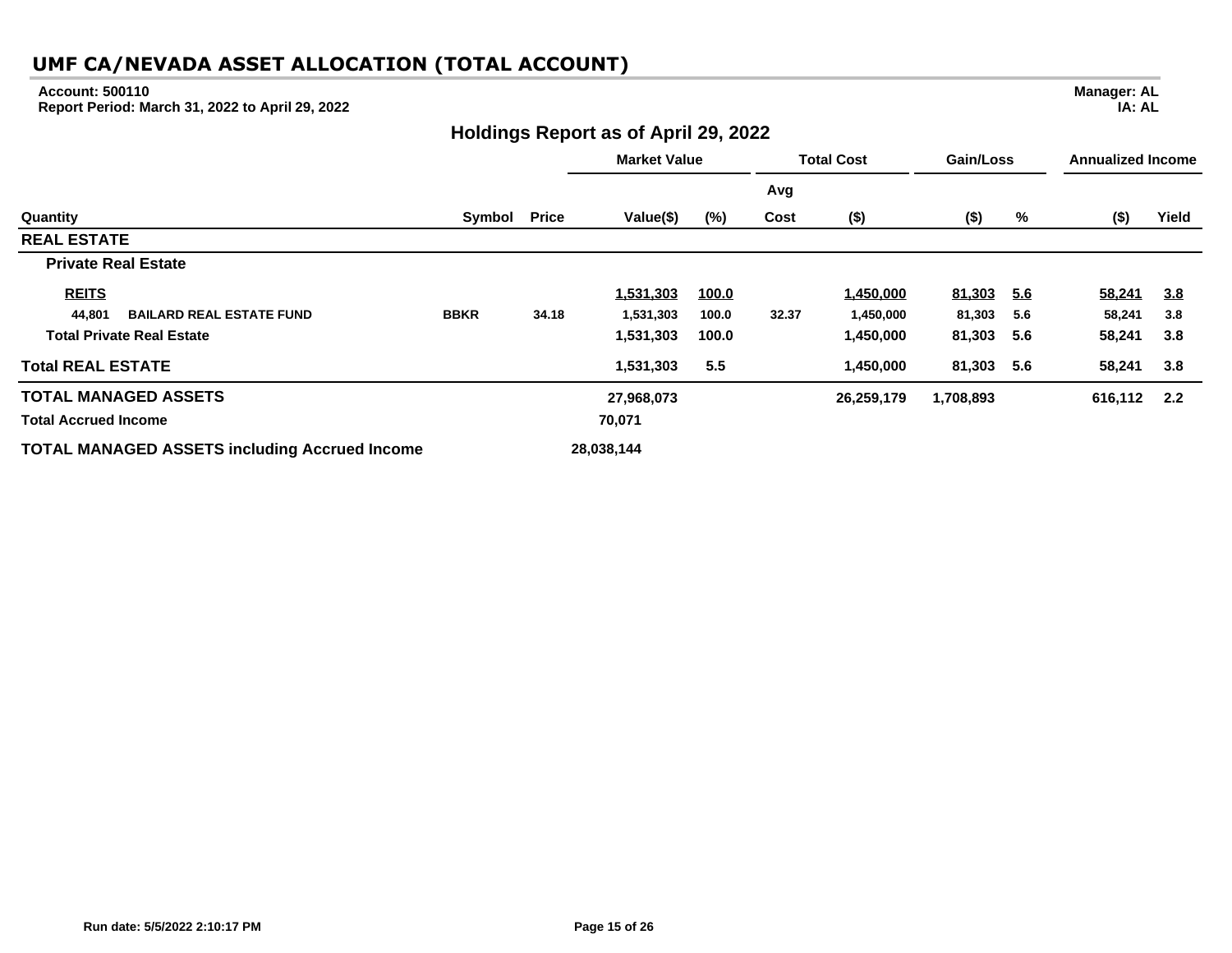#### **Account: 500110**

**Report Period: March 31, 2022 to April 29, 2022**

**Purchases and Sales**

|        | <b>Trade Date</b> | <b>Settle Date</b> | Quantity |             | <b>Security</b>                                            | <b>Unit Price</b> | Amount       |
|--------|-------------------|--------------------|----------|-------------|------------------------------------------------------------|-------------------|--------------|
| 500111 |                   |                    |          |             |                                                            |                   |              |
|        | <b>Purchases</b>  |                    |          |             |                                                            |                   |              |
|        | 4/12/2022         | 4/14/2022          | 4,750    | GOVT        | <b>ISHARES US TREASURY BOND ETF</b>                        | \$24.43           | \$116,042.50 |
|        | 4/18/2022         | 4/20/2022          | 26,390   | GOVT        | ISHARES US TREASURY BOND ETF                               | \$24.24           | \$639,693.60 |
|        |                   |                    |          |             | <b>TOTAL Purchases</b>                                     |                   | \$755,736.10 |
|        | <b>Sells</b>      |                    |          |             |                                                            |                   |              |
|        | 4/5/2022          | 4/7/2022           | 35       | AAPL        | <b>APPLE INC</b>                                           | \$175.36          | \$6,137.40   |
|        | 4/5/2022          | 4/7/2022           | 25       | CCI         | <b>CROWN CASTLE INTL CORP</b>                              | \$194.43          | \$4,860.76   |
|        | 4/5/2022          | 4/7/2022           |          | GOOGL       | ALPHABET INC CL A (GOOGLE)                                 | \$2,827.65        | \$2,827.64   |
|        | 4/5/2022          | 4/7/2022           | 26       | <b>MSFT</b> | MICROSOFT CORP                                             | \$312.07          | \$8,113.78   |
|        | 4/5/2022          | 4/7/2022           | 40       |             | PLD.SRI PROLOGIS INC                                       | \$167.63          | \$6,705.24   |
|        | 4/18/2022         | 4/20/2022          |          | A8          | 250,000 91731KA USB CAPITAL IX FLOAT PREF(3.50 - 02/25/00) | \$80.25           | \$200,612.00 |
|        | 4/18/2022         | 4/20/2022          | 3,939    | AGZ         | <b>ISHARES AGENCY BOND ETF</b>                             | \$110.87          | \$436,714.70 |
|        |                   |                    |          |             | <b>TOTAL Sells</b>                                         |                   | \$665,971.52 |
| 500112 |                   |                    |          |             |                                                            |                   |              |

| 4/11/2022 | 4/11/2022 | 4,340 |             | AT&T                          | \$18.22    | \$79,076.06  |
|-----------|-----------|-------|-------------|-------------------------------|------------|--------------|
| 4/11/2022 | 4/11/2022 | 1,050 | <b>WBD</b>  | WARNER BROS, DISCOVERY INC.   | \$24.47    | \$25,691.54  |
| 4/12/2022 | 4/14/2022 | 171   | AAPL        | <b>APPLE INC</b>              | \$167.81   | \$28,695.49  |
| 4/12/2022 | 4/14/2022 | 63    | ADBE        | ADOBE SYSTEMS INC             | \$427.45   | \$26,929.34  |
| 4/12/2022 | 4/14/2022 | 492   | <b>COF</b>  | CAPITAL ONE FINANCIAL CORP    | \$132.06   | \$64,971.06  |
| 4/12/2022 | 4/14/2022 | 93    | EL          | ESTEE LAUDER COMPANIES-CL A   | \$262.57   | \$24,419.37  |
| 4/12/2022 | 4/14/2022 | 79    | <b>INTU</b> | <b>INTUIT INC</b>             | \$462.89   | \$36,568.31  |
| 4/12/2022 | 4/14/2022 | 642   | <b>PWR</b>  | QUANTA SERVICES INC           | \$133.65   | \$85,805.61  |
| 4/12/2022 | 4/14/2022 | 330   | <b>PXD</b>  | PIONEER NATURAL RESOURCES CO  | \$252.63   | \$83,367.21  |
| 4/12/2022 | 4/14/2022 | 205   | <b>RE</b>   | EVEREST RE GROUP, LTD.        | \$289.08   | \$59,262.40  |
| 4/12/2022 | 4/14/2022 | 501   | <b>RL</b>   | POLO RALPH LAUREN CORP        | \$105.82   | \$53,017.82  |
| 4/12/2022 | 4/14/2022 | 315   | <b>TSCO</b> | <b>TRACTOR SUPPLY COMPANY</b> | \$236.91   | \$74,626.65  |
| 4/12/2022 | 4/14/2022 | 700   | <b>WMT</b>  | WAL-MART STORES INC           | \$153.10   | \$107,170.00 |
| 4/27/2022 | 4/29/2022 | 161   | <b>ALB</b>  | ALBEMARLE CORP                | \$194.73   | \$31,351.98  |
| 4/27/2022 | 4/29/2022 | 272   | <b>AME</b>  | AMETEK INC                    | \$127.07   | \$34,561.68  |
| 4/27/2022 | 4/29/2022 | 28    | AMZN        | AMAZON.COM INC                | \$2,775.46 | \$77,712.74  |
| 4/27/2022 | 4/29/2022 | 139   | <b>CRM</b>  | SALESFORCE.COM INC            | \$176.34   | \$24,511.26  |

**Manager: AL IA: AL**

**Purchases**

4/27/2022 4/29/2022 147 CTXS CITRIX SYSTEMS INC \$100.92 \$14,834.65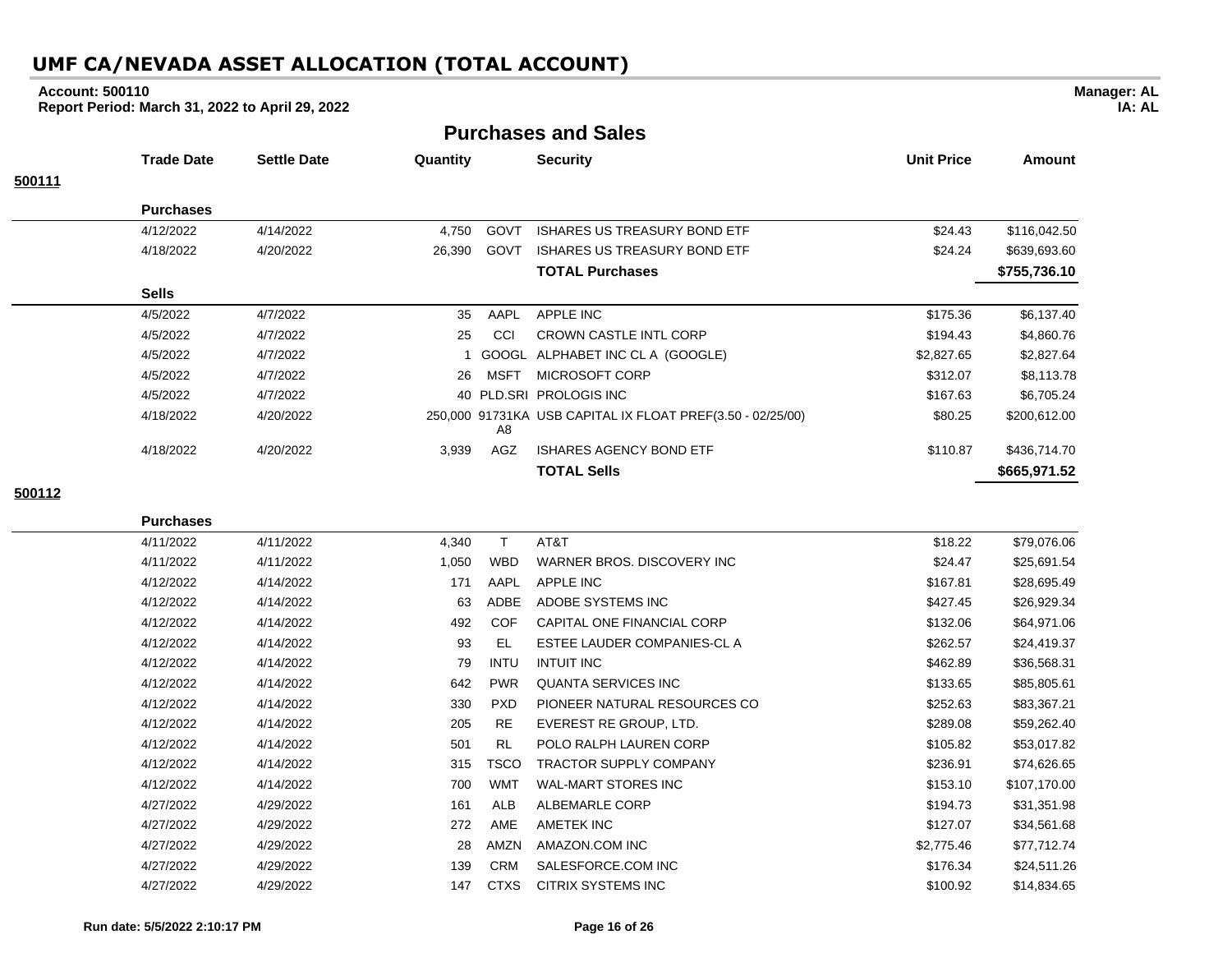### **Account: 500110**

**Report Period: March 31, 2022 to April 29, 2022**

**Purchases and Sales**

|        | <b>Trade Date</b> | <b>Settle Date</b> | Quantity     |             | <b>Security</b>                    | <b>Unit Price</b> | Amount         |
|--------|-------------------|--------------------|--------------|-------------|------------------------------------|-------------------|----------------|
| 500112 |                   |                    |              |             |                                    |                   |                |
|        | <b>Purchases</b>  |                    |              |             |                                    |                   |                |
|        | 4/27/2022         | 4/29/2022          | 995          | <b>DVN</b>  | <b>DEVON ENERGY CORPORATION</b>    | \$58.33           | \$58,038.05    |
|        | 4/27/2022         | 4/29/2022          | 162          | <b>EMN</b>  | EASTMAN CHEMICAL COMPANY           | \$105.48          | \$17,087.53    |
|        | 4/27/2022         | 4/29/2022          | 283          | GILD        | GILEAD SCIENCES INC                | \$61.83           | \$17,496.48    |
|        | 4/27/2022         | 4/29/2022          | 630          | <b>INTC</b> | <b>INTEL CORP</b>                  | \$45.41           | \$28,605.15    |
|        | 4/27/2022         | 4/29/2022          | 371          | <b>IRM</b>  | <b>IRON MOUNTAIN INC</b>           | \$54.84           | \$20,346.34    |
|        | 4/27/2022         | 4/29/2022          | 2,827        | <b>IVZ</b>  | INVESCO LTD.                       | \$18.90           | \$53,428.04    |
|        | 4/27/2022         | 4/29/2022          | 86           | MDLZ        | MONDELEZ INTERNATIONAL INC         | \$64.81           | \$5,573.87     |
|        | 4/27/2022         | 4/29/2022          | 111          | <b>MHK</b>  | <b>MOHAWK INDUSTRIES INC</b>       | \$125.91          | \$13,976.47    |
|        | 4/27/2022         | 4/29/2022          | 2,141        | <b>NCLH</b> | NORWEGIAN CRUISE LINE HOLDINGS LTD | \$20.02           | \$42,852.12    |
|        | 4/27/2022         | 4/29/2022          | 544          | <b>NKE</b>  | NIKE INC CL B                      | \$122.59          | \$66,686.24    |
|        | 4/27/2022         | 4/29/2022          | 224          | ORCL        | ORACLE CORP                        | \$75.31           | \$16,869.13    |
|        | 4/27/2022         | 4/29/2022          | 186          | <b>PGR</b>  | PROGRESSIVE CORP                   | \$107.79          | \$20,048.94    |
|        | 4/27/2022         | 4/29/2022          | 77           | <b>UNP</b>  | UNION PACIFIC CORP                 | \$237.04          | \$18,252.08    |
|        | 4/27/2022         | 4/29/2022          | 112          | <b>UPS</b>  | UNITED PARCEL SERVICE INC/GEORGIA  | \$186.48          | \$20,885.75    |
|        | 4/27/2022         | 4/29/2022          | 81           | <b>URI</b>  | UNITED RENTALS INC                 | \$308.61          | \$24,997.01    |
|        | 4/27/2022         | 4/29/2022          | 539          | $\vee$      | VISA INC - CLASS A SHARES          | \$215.27          | \$116,033.01   |
|        |                   |                    |              |             | <b>TOTAL Purchases</b>             |                   | \$1,473,749.38 |
|        | <b>Sells</b>      |                    |              |             |                                    |                   |                |
|        | 4/11/2022         | 4/11/2022          | 4,340        | T.          | AT&T                               | \$24.14           | \$104,767.60   |
|        | 4/11/2022         | 4/11/2022          | $\mathbf{1}$ | <b>WBD</b>  | WARNER BROS, DISCOVERY INC         | \$27.11           | \$24.92        |
|        | 4/12/2022         | 4/14/2022          | 26           | AMZN        | AMAZON.COM INC                     | \$3,026.83        | \$78,697.18    |
|        | 4/12/2022         | 4/14/2022          | 78           | COST        | <b>COSTCO WHOLESALE CORP</b>       | \$581.22          | \$45,334.97    |
|        | 4/12/2022         | 4/14/2022          | 130          | <b>CRM</b>  | SALESFORCE.COM INC                 | \$195.40          | \$25,402.00    |
|        | 4/12/2022         | 4/14/2022          | 1,444        | <b>DVN</b>  | <b>DEVON ENERGY CORPORATION</b>    | \$62.34           | \$90,019.08    |
|        | 4/12/2022         | 4/14/2022          | 546          | <b>FISV</b> | FISERV INC.                        | \$99.31           | \$54,222.98    |
|        | 4/12/2022         | 4/14/2022          | 544          | <b>INTC</b> | <b>INTEL CORP</b>                  | \$46.58           | \$25,339.39    |
|        | 4/12/2022         | 4/14/2022          | 2,127        | <b>JNPR</b> | JUNIPER NETWORKS INC               | \$34.16           | \$72,661.57    |
|        | 4/12/2022         | 4/14/2022          | 1,262        | KEY         | <b>KEYCORP</b>                     | \$20.50           | \$25,864.56    |
|        | 4/12/2022         | 4/14/2022          | 382          | LNT         | ALLIANT ENERGY CORP                | \$64.46           | \$24,623.63    |
|        | 4/12/2022         | 4/14/2022          | 675          | <b>MDLZ</b> | MONDELEZ INTERNATIONAL INC         | \$63.71           | \$43,000.66    |
|        | 4/12/2022         | 4/14/2022          | 224          | <b>NTRS</b> | NORTHERN TRUST CORP                | \$113.48          | \$25,419.39    |
|        | 4/12/2022         | 4/14/2022          | 53           | <b>SIVB</b> | SVB FINANCIAL GROUP                | \$507.73          | \$26,909.55    |
|        | 4/12/2022         | 4/14/2022          | 1,136        | <b>TJX</b>  | <b>TJX COMPANIES INC</b>           | \$62.78           | \$71,319.20    |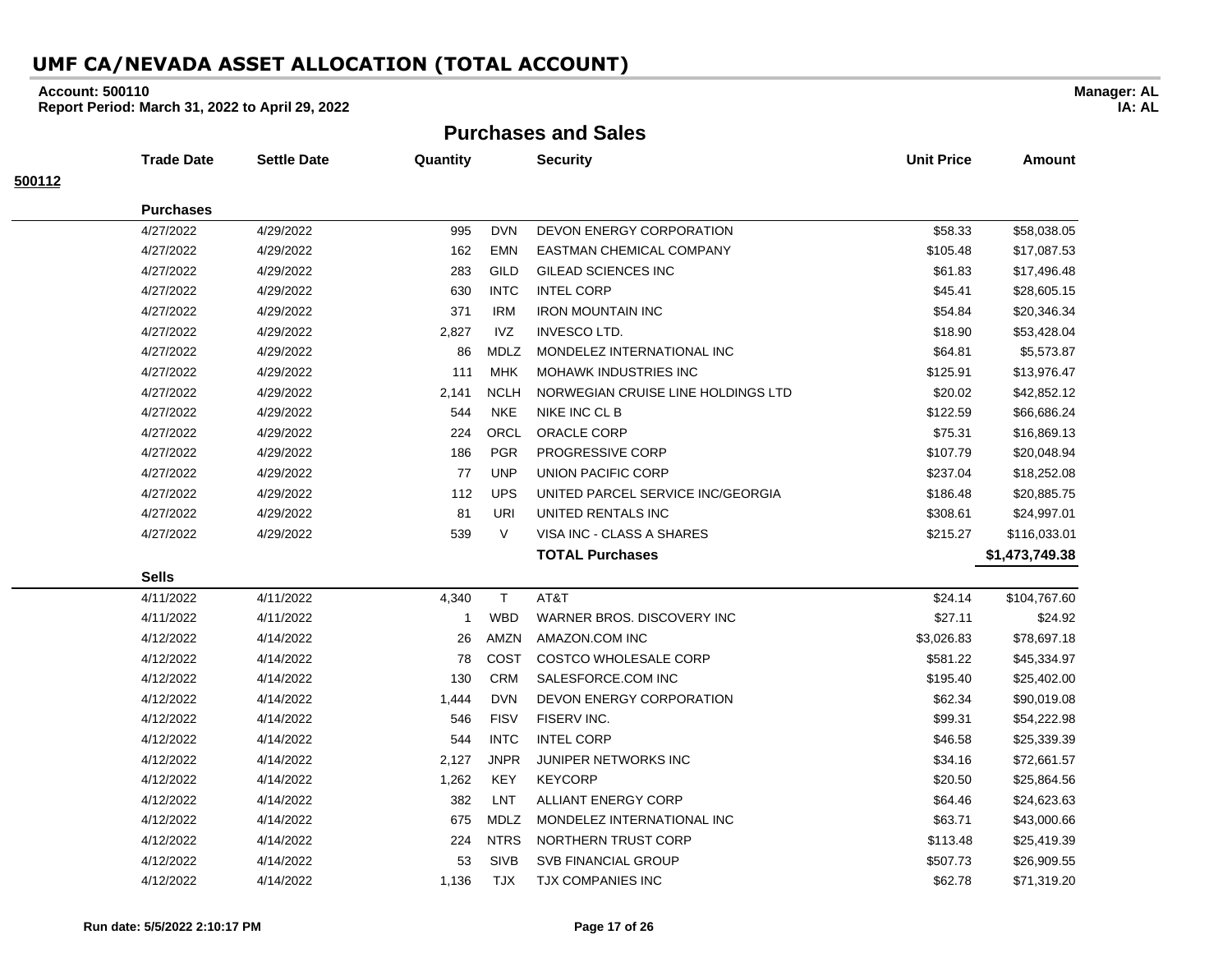### **Account: 500110**

**Report Period: March 31, 2022 to April 29, 2022**

**Purchases and Sales**

|        | <b>Trade Date</b> | <b>Settle Date</b> | Quantity |             | <b>Security</b>                   | <b>Unit Price</b> | <b>Amount</b>  |
|--------|-------------------|--------------------|----------|-------------|-----------------------------------|-------------------|----------------|
| 500112 |                   |                    |          |             |                                   |                   |                |
|        | <b>Sells</b>      |                    |          |             |                                   |                   |                |
|        | 4/12/2022         | 4/14/2022          | 107      | <b>UNP</b>  | UNION PACIFIC CORP                | \$244.59          | \$26,170.47    |
|        | 4/12/2022         | 4/14/2022          | 133      | <b>UPS</b>  | UNITED PARCEL SERVICE INC/GEORGIA | \$187.39          | \$24,922.74    |
|        | 4/12/2022         | 4/14/2022          | 79       | URI         | UNITED RENTALS INC                | \$317.95          | \$25,118.01    |
|        | 4/27/2022         | 4/29/2022          | 114      | AAPL        | <b>APPLE INC</b>                  | \$157.19          | \$17,919.57    |
|        | 4/27/2022         | 4/29/2022          | 76       | ADBE        | ADOBE SYSTEMS INC                 | \$400.03          | \$30,401.81    |
|        | 4/27/2022         | 4/29/2022          | 135      | <b>AKAM</b> | AKAMAI TECHNOLOGIES INC           | \$114.42          | \$15,446.54    |
|        | 4/27/2022         | 4/29/2022          | 51       | <b>ANSS</b> | ANSYS INC                         | \$271.97          | \$13,870.18    |
|        | 4/27/2022         | 4/29/2022          | 39       | <b>AVGO</b> | <b>BROADCOM LTD</b>               | \$563.73          | \$21,985.36    |
|        | 4/27/2022         | 4/29/2022          | 201      | <b>COF</b>  | CAPITAL ONE FINANCIAL CORP        | \$125.48          | \$25,221.05    |
|        | 4/27/2022         | 4/29/2022          | 1,751    | <b>DOW</b>  | <b>DOW INC</b>                    | \$67.74           | \$118,610.91   |
|        | 4/27/2022         | 4/29/2022          | 102      | EL          | ESTEE LAUDER COMPANIES-CL A       | \$261.00          | \$26,621.91    |
|        | 4/27/2022         | 4/29/2022          | 50       | <b>INTU</b> | <b>INTUIT INC</b>                 | \$421.03          | \$21,051.14    |
|        | 4/27/2022         | 4/29/2022          | 62       | МA          | MASTERCARD INC - CLASS A          | \$363.44          | \$22,532.86    |
|        | 4/27/2022         | 4/29/2022          | 128      | <b>MDT</b>  | <b>MEDTRONIC INC</b>              | \$107.32          | \$13,736.25    |
|        | 4/27/2022         | 4/29/2022          | 136      | <b>MRNA</b> | <b>MODERNA INC</b>                | \$143.31          | \$19,490.58    |
|        | 4/27/2022         | 4/29/2022          | 642      | <b>PWR</b>  | <b>QUANTA SERVICES INC</b>        | \$118.12          | \$75,834.70    |
|        | 4/27/2022         | 4/29/2022          | 166      | <b>PXD</b>  | PIONEER NATURAL RESOURCES CO      | \$232.51          | \$38,595.93    |
|        | 4/27/2022         | 4/29/2022          | 389      | <b>PYPL</b> | <b>PAYPAL HOLDINGS</b>            | \$83.14           | \$32,341.84    |
|        | 4/27/2022         | 4/29/2022          | 174      | <b>RCL</b>  | ROYAL CARIBBEAN CRUISES LTD       | \$80.10           | \$13,937.33    |
|        | 4/27/2022         | 4/29/2022          | 251      | <b>RE</b>   | EVEREST RE GROUP, LTD.            | \$285.75          | \$71,721.63    |
|        | 4/27/2022         | 4/29/2022          | 501      | <b>RL</b>   | POLO RALPH LAUREN CORP            | \$104.33          | \$52,266.56    |
|        | 4/27/2022         | 4/29/2022          | 207      | <b>SBUX</b> | <b>STARBUCKS CORPORATION</b>      | \$75.40           | \$15,607.72    |
|        | 4/27/2022         | 4/29/2022          | 71       | <b>UNH</b>  | UNITEDHEALTH GROUP INC            | \$518.35          | \$36,802.96    |
|        | 4/27/2022         | 4/29/2022          | 1,049    | <b>WBD</b>  | WARNER BROS. DISCOVERY INC        | \$18.91           | \$19,831.25    |
|        |                   |                    |          |             | <b>TOTAL Sells</b>                |                   | \$1,493,645,98 |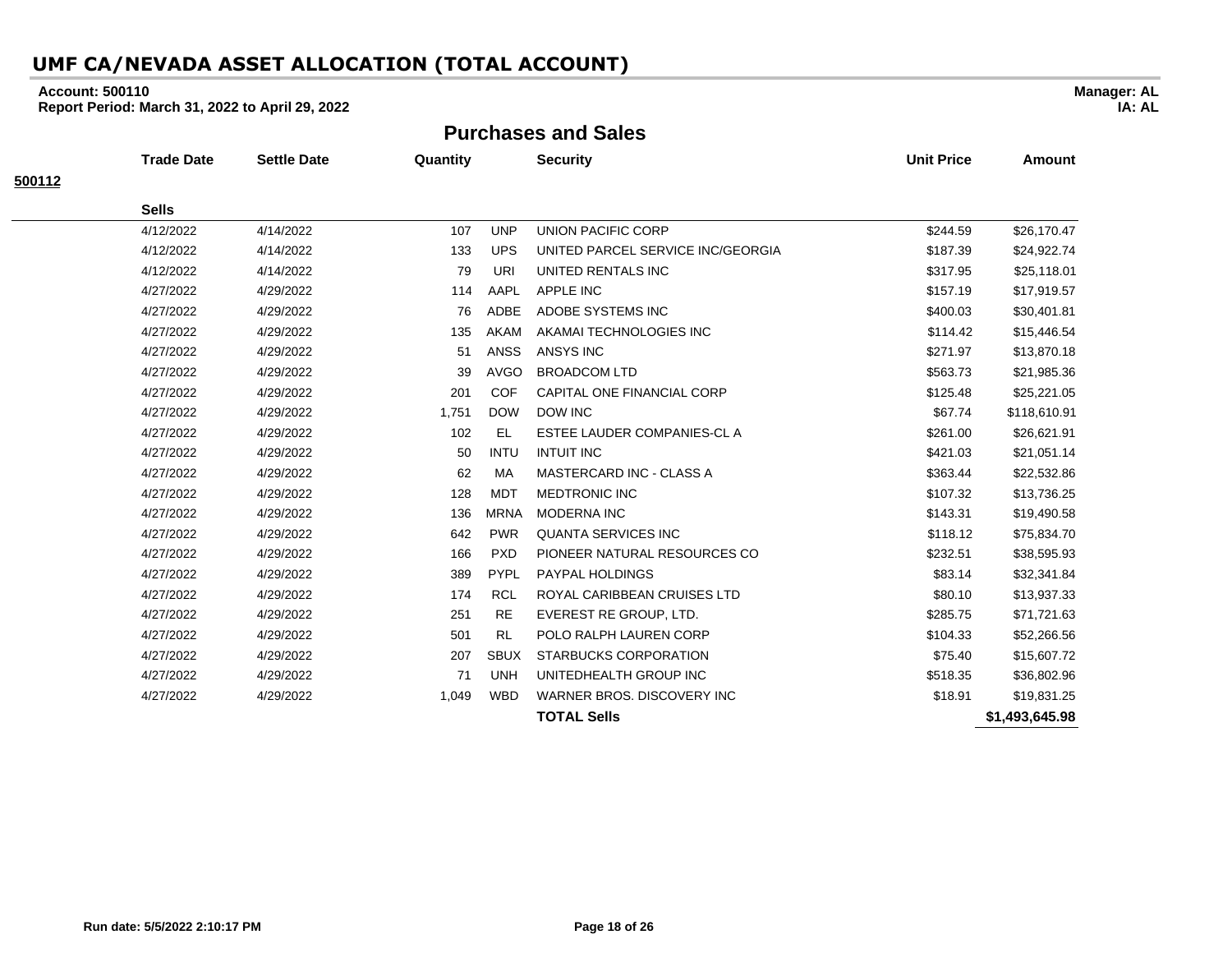### **Account: 500110**

**Report Period: March 31, 2022 to April 29, 2022**

### **Year to Date Additions, Withdrawals and Expenses**

**Date Description Amount**

### **500111**

#### **Additions**

| 1/7/2022  | Move from 500113          | <b>CUSTODIAN MONEY</b><br><b>MARKET FUND</b> | 20,000.00  |
|-----------|---------------------------|----------------------------------------------|------------|
| 1/20/2022 | Free Receipt of DG        | PRINCIPAL CASH                               | 33,569.90  |
| 1/20/2022 | Free Receipt of MMM       | PRINCIPAL CASH                               | 35,424.00  |
| 1/20/2022 | Free Receipt of SNA       | PRINCIPAL CASH                               | 47,425.50  |
| 1/20/2022 | Free Receipt of JNJ       | PRINCIPAL CASH                               | 51,335.55  |
| 1/20/2022 | Free Receipt of AMGN      | PRINCIPAL CASH                               | 56,520.00  |
| 1/20/2022 | Free Receipt of JPM       | PRINCIPAL CASH                               | 60,879.00  |
| 1/20/2022 | Free Receipt of MDT       | PRINCIPAL CASH                               | 67,736.50  |
| 1/20/2022 | Free Receipt of ITW       | PRINCIPAL CASH                               | 70,183.45  |
| 1/20/2022 | Free Receipt of NTRS      | PRINCIPAL CASH                               | 70,373.60  |
| 1/20/2022 | Free Receipt of ADP       | PRINCIPAL CASH                               | 76,384.00  |
| 1/20/2022 | Free Receipt of HD        | PRINCIPAL CASH                               | 94,590.60  |
| 1/20/2022 | Free Receipt of CRM       | PRINCIPAL CASH                               | 133,818.00 |
| 1/20/2022 | Free Receipt of 778296AF0 | PRINCIPAL CASH                               | 143,631.30 |
| 1/20/2022 | Free Receipt of 38150AG41 | PRINCIPAL CASH                               | 144,387.15 |
| 1/20/2022 | Free Receipt of 06748EPX5 | PRINCIPAL CASH                               | 144,702.75 |
| 1/20/2022 | Free Receipt of ZBRA      | PRINCIPAL CASH                               | 144,715.20 |
| 1/20/2022 | Free Receipt of 58933YAQ8 | PRINCIPAL CASH                               | 150,122.55 |
| 1/20/2022 | Free Receipt of 337738AT5 | PRINCIPAL CASH                               | 156,237.45 |
| 1/20/2022 | Free Receipt of 548661DP9 | PRINCIPAL CASH                               | 156,585.15 |
| 1/20/2022 | Free Receipt of 61746BEF9 | PRINCIPAL CASH                               | 159,197.55 |
| 1/20/2022 | Free Receipt of 458140BQ2 | PRINCIPAL CASH                               | 161,946.75 |
| 1/20/2022 | Free Receipt of 025816CA5 | PRINCIPAL CASH                               | 162,653.85 |
| 1/20/2022 | Free Receipt of C         | PRINCIPAL CASH                               | 165,528.00 |
| 1/20/2022 | Free Receipt of ROST      | PRINCIPAL CASH                               | 178,323.75 |
| 1/20/2022 | Free Receipt of DIS       | PRINCIPAL CASH                               | 190,382.10 |
| 1/20/2022 | Free Receipt of A         | PRINCIPAL CASH                               | 220,992.00 |
| 1/20/2022 | Free Receipt of GWW       | PRINCIPAL CASH                               | 222,322.50 |
| 1/20/2022 | Free Receipt of 91731KAA8 | PRINCIPAL CASH                               | 238,750.00 |
| 1/20/2022 | Free Receipt of V         | PRINCIPAL CASH                               | 243,229.25 |
| 1/20/2022 | Free Receipt of BAC       | PRINCIPAL CASH                               | 246,807.00 |
| 1/20/2022 | Free Receipt of TIP       | PRINCIPAL CASH                               | 277,794.00 |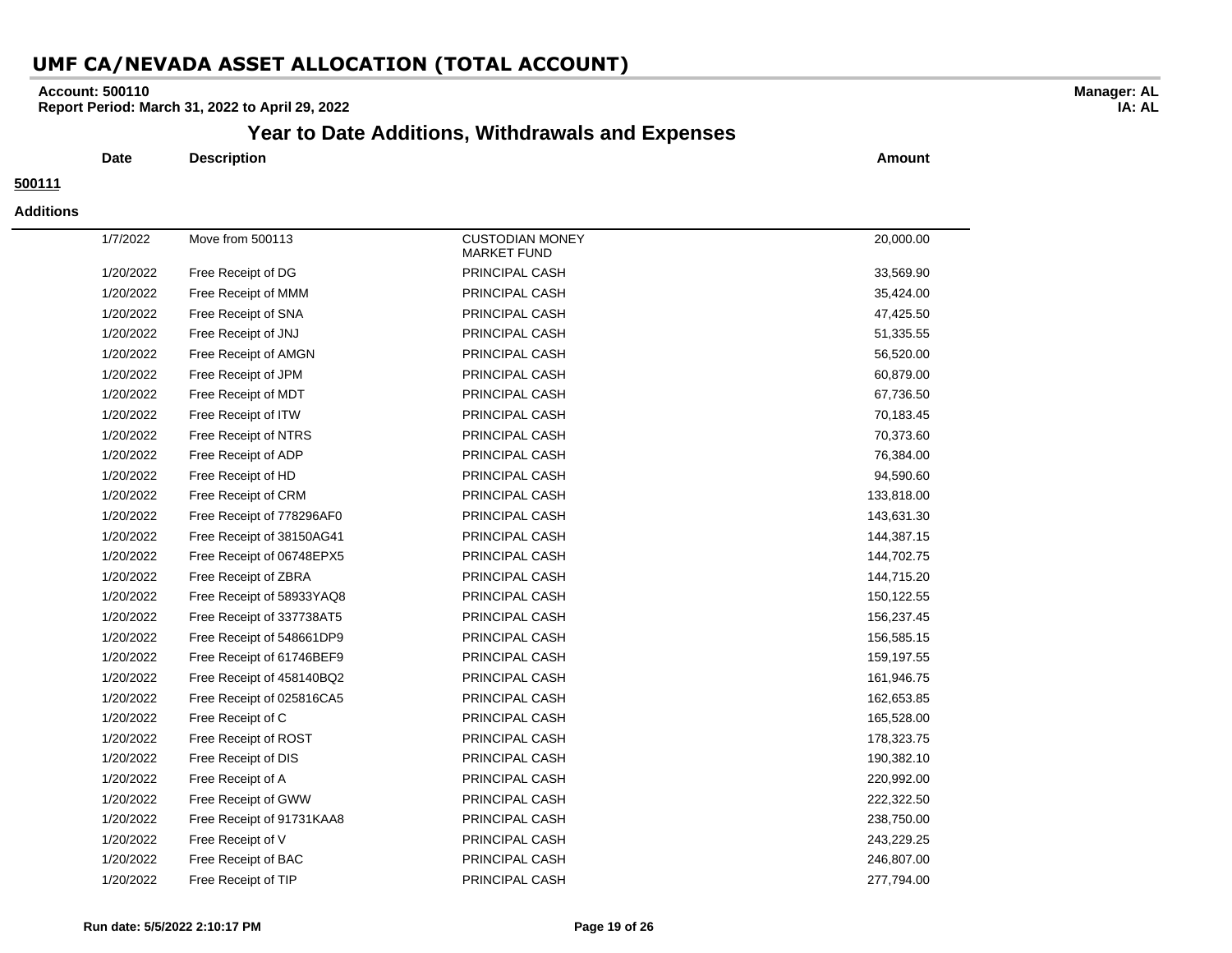### **Account: 500110**

**Report Period: March 31, 2022 to April 29, 2022**

## **Year to Date Additions, Withdrawals and Expenses**

**Date Description Amount**

### **500111**

#### **Additions**

|             | 1/20/2022 | Free Receipt of MA          | PRINCIPAL CASH                               | 368,638.10   |
|-------------|-----------|-----------------------------|----------------------------------------------|--------------|
|             | 1/20/2022 | Free Receipt of FISV        | PRINCIPAL CASH                               | 369,864.00   |
|             | 1/20/2022 | Free Receipt of ULTA        | PRINCIPAL CASH                               | 394,027.20   |
|             | 1/20/2022 | Free Receipt of SCHW        | PRINCIPAL CASH                               | 451,977.45   |
|             | 1/20/2022 | Free Receipt of FB          | PRINCIPAL CASH                               | 472,326.30   |
|             | 1/20/2022 | Free Receipt of GOOGL       | PRINCIPAL CASH                               | 640,939.60   |
|             | 1/20/2022 | Free Receipt of MSFT        | PRINCIPAL CASH                               | 653,495.85   |
|             | 1/20/2022 | Free Receipt of BRK/B       | PRINCIPAL CASH                               | 736,545.25   |
|             | 1/20/2022 | Free Receipt of LOW         | PRINCIPAL CASH                               | 776,049.00   |
|             | 2/2/2022  | Free Receipt of JPM.INC     | PRINCIPAL CASH                               | 16,626.50    |
|             | 2/2/2022  | Free Receipt of MDT.INC     | PRINCIPAL CASH                               | 8,805.15     |
|             | 2/2/2022  | Free Receipt of HD.INC      | PRINCIPAL CASH                               | 16,591.50    |
|             | 4/5/2022  | <b>Transfer Funds</b>       | <b>CUSTODIAN MONEY</b><br><b>MARKET FUND</b> | 116,000.00   |
|             |           | <b>Total Additions</b>      |                                              | 9,348,434.30 |
| Withdrawals |           |                             |                                              |              |
|             | 1/5/2022  | <b>Transfer Funds</b>       | <b>CUSTODIAN MONEY</b><br><b>MARKET FUND</b> | 25,000.00    |
|             | 1/7/2022  | Quarterly Income Withdrawal | <b>CUSTODIAN MONEY</b><br><b>MARKET FUND</b> | 51,771.47    |
|             | 1/13/2022 | ADR Fee (GSK)               | <b>CUSTODIAN MONEY</b><br><b>MARKET FUND</b> | 11.96        |
|             | 1/25/2022 | Foreign Tax Withheld        | <b>CUSTODIAN MONEY</b><br><b>MARKET FUND</b> | 238.88       |
|             | 2/1/2022  | Free Delivery of ZBRA       | PRINCIPAL CASH                               | 150,190.40   |
|             | 2/1/2022  | Free Delivery of C          | PRINCIPAL CASH                               | 171,916.80   |
|             | 2/1/2022  | Free Delivery of ROST       | PRINCIPAL CASH                               | 177,416.25   |
|             | 2/1/2022  | Free Delivery of A          | PRINCIPAL CASH                               | 222,912.00   |
|             | 2/1/2022  | Free Delivery of ULTA       | PRINCIPAL CASH                               | 392,839.20   |
|             | 2/1/2022  | Free Delivery of MA         | PRINCIPAL CASH                               | 407,630.90   |
|             | 2/1/2022  | Free Delivery of SCHW       | PRINCIPAL CASH                               | 446,831.50   |
|             | 2/1/2022  | Free Delivery of BRK/B      | PRINCIPAL CASH                               | 759,073.50   |
|             | 2/1/2022  | Free Delivery of LOW        | PRINCIPAL CASH                               | 792,749.00   |
|             | 2/2/2022  | Free Delivery of MDT        | PRINCIPAL CASH                               | 8,805.15     |

#### **Run date: 5/5/2022 2:10:17 PM Page 20 of 26**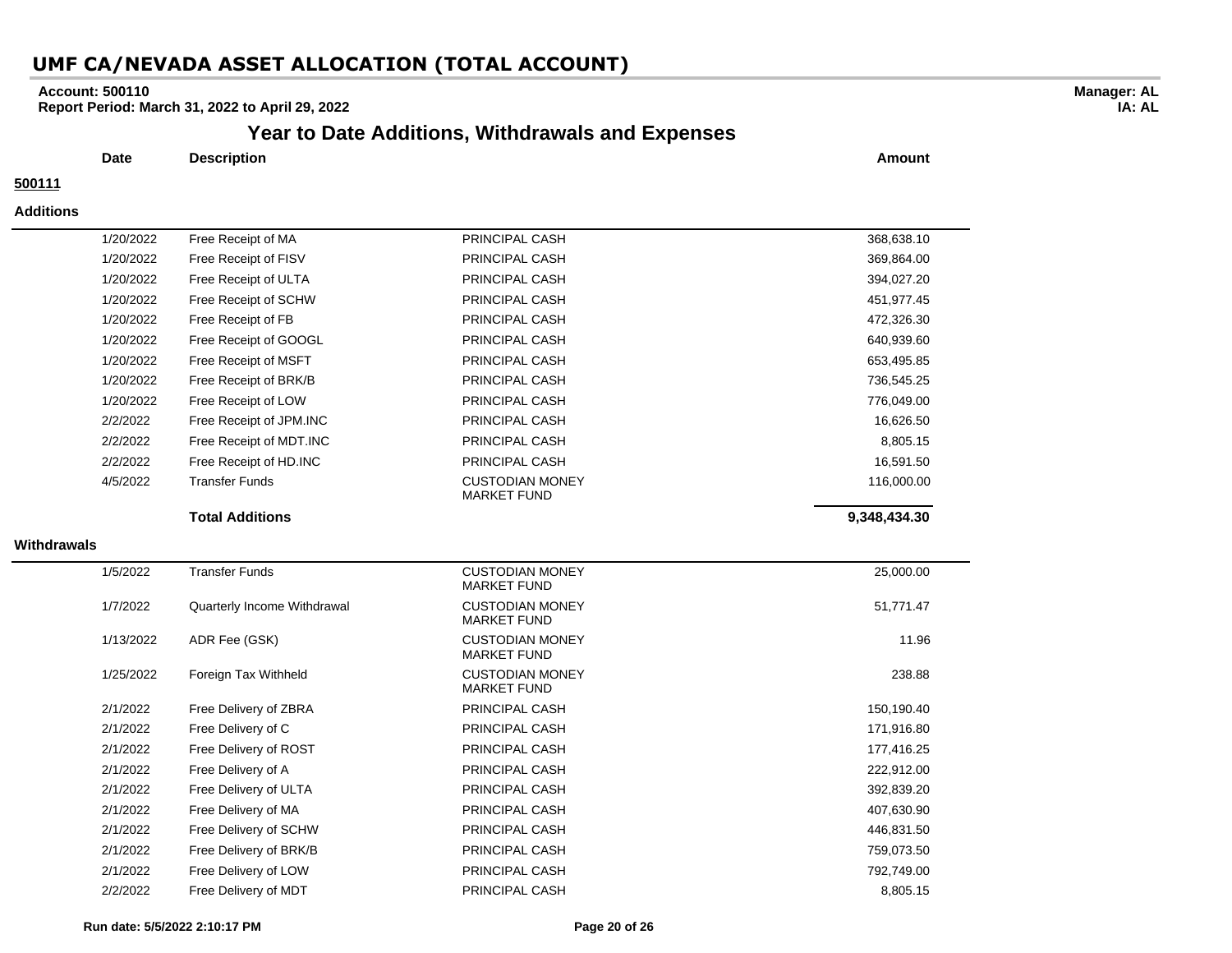### **Account: 500110**

**Report Period: March 31, 2022 to April 29, 2022**

# **Year to Date Additions, Withdrawals and Expenses**

**Date Description Amount**

### **500111**

 $\overline{\phantom{0}}$ 

#### **Withdrawals**

|                  | 2/2/2022  | Free Delivery of HD           | PRINCIPAL CASH                               | 16,591.50    |
|------------------|-----------|-------------------------------|----------------------------------------------|--------------|
|                  | 2/2/2022  | Free Delivery of JPM          | PRINCIPAL CASH                               | 16,626.50    |
|                  | 2/4/2022  | ADR Fee (BURBY)               | <b>CUSTODIAN MONEY</b><br><b>MARKET FUND</b> | 22.90        |
|                  | 2/17/2022 | ADR Fee (ENLAY)               | <b>CUSTODIAN MONEY</b><br><b>MARKET FUND</b> | 302.57       |
|                  | 3/22/2022 | ADR Fee (UL)                  | <b>CUSTODIAN MONEY</b><br><b>MARKET FUND</b> | 7.60         |
|                  | 3/28/2022 | ADR Fee (RHHBY)               | <b>CUSTODIAN MONEY</b><br><b>MARKET FUND</b> | 47.70        |
|                  | 3/29/2022 | Wire fee                      | PRINCIPAL CASH                               | 25.00        |
|                  | 4/6/2022  | Foreign Tax Withheld          | <b>CUSTODIAN MONEY</b><br><b>MARKET FUND</b> | 81.71        |
|                  | 4/12/2022 | Income Sweep to Exchange Bank | <b>CUSTODIAN MONEY</b><br><b>MARKET FUND</b> | 38,350.00    |
|                  | 4/12/2022 | ADR Fee (TTE)                 | <b>CUSTODIAN MONEY</b><br><b>MARKET FUND</b> | 13.45        |
|                  | 4/28/2022 | Foreign Tax Withheld          | <b>CUSTODIAN MONEY</b><br><b>MARKET FUND</b> | 202.96       |
|                  | 4/28/2022 | Foreign Tax Withheld          | <b>CUSTODIAN MONEY</b><br><b>MARKET FUND</b> | 694.97       |
|                  |           | <b>Total Withdrawals</b>      |                                              | 3,680,353.87 |
| <b>Expense</b>   |           |                               |                                              |              |
|                  | 2/3/2022  | <b>Bailard Management Fee</b> | <b>CUSTODIAN MONEY</b><br><b>MARKET FUND</b> | 1,875.44     |
|                  | 4/29/2022 | <b>Bailard Management Fee</b> | <b>CUSTODIAN MONEY</b><br><b>MARKET FUND</b> | 14,313.44    |
|                  |           | <b>Total Expense</b>          |                                              | 16,188.88    |
| 500112           |           |                               |                                              |              |
| <b>Additions</b> |           |                               |                                              |              |
|                  | 1/5/2022  | <b>Transfer Funds</b>         | <b>CUSTODIAN MONEY</b><br><b>MARKET FUND</b> | 25,000.00    |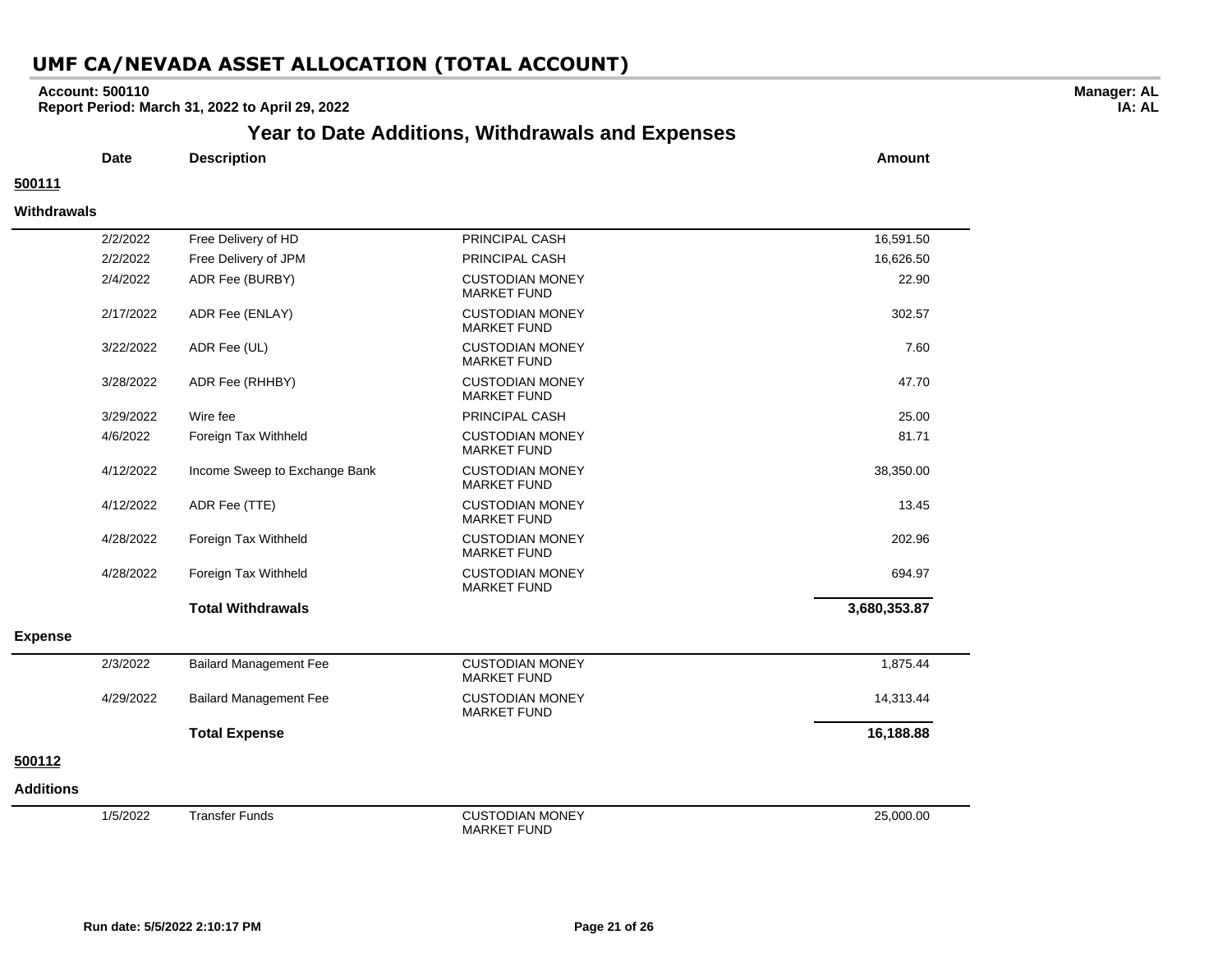### **Account: 500110**

**Report Period: March 31, 2022 to April 29, 2022**

## **Year to Date Additions, Withdrawals and Expenses**

**Manager: AL IA: AL**

|                  | <b>Date</b> | <b>Description</b>            |                                              | Amount       |
|------------------|-------------|-------------------------------|----------------------------------------------|--------------|
| 500112           |             |                               |                                              |              |
| <b>Additions</b> |             |                               |                                              |              |
|                  | 2/1/2022    | Free Receipt of ZBRA          | PRINCIPAL CASH                               | 150,190.40   |
|                  | 2/1/2022    | Free Receipt of C             | PRINCIPAL CASH                               | 171,916.80   |
|                  | 2/1/2022    | Free Receipt of ROST          | PRINCIPAL CASH                               | 177,416.25   |
|                  | 2/1/2022    | Free Receipt of A             | PRINCIPAL CASH                               | 222,912.00   |
|                  | 2/1/2022    | Free Receipt of ULTA          | PRINCIPAL CASH                               | 392,839.20   |
|                  | 2/1/2022    | Free Receipt of MA            | PRINCIPAL CASH                               | 407,630.90   |
|                  | 2/1/2022    | Free Receipt of SCHW          | PRINCIPAL CASH                               | 446,831.50   |
|                  | 2/1/2022    | Free Receipt of BRK/B         | PRINCIPAL CASH                               | 759,073.50   |
|                  | 2/1/2022    | Free Receipt of LOW           | PRINCIPAL CASH                               | 792,749.00   |
|                  |             | <b>Total Additions</b>        |                                              | 3,546,559.55 |
| Withdrawals      |             |                               |                                              |              |
|                  | 1/7/2022    | Quarterly Income Withdrawal   | <b>CUSTODIAN MONEY</b><br><b>MARKET FUND</b> | 60,000.00    |
|                  | 4/12/2022   | Income Sweep to Exchange Bank | <b>CUSTODIAN MONEY</b><br><b>MARKET FUND</b> | 50,000.00    |
|                  |             | <b>Total Withdrawals</b>      |                                              | 110,000.00   |
| <b>Expense</b>   |             |                               |                                              |              |
|                  | 2/3/2022    | <b>Bailard Management Fee</b> | <b>CUSTODIAN MONEY</b><br><b>MARKET FUND</b> | 7,570.76     |
|                  | 4/29/2022   | <b>Bailard Management Fee</b> | <b>CUSTODIAN MONEY</b><br><b>MARKET FUND</b> | 10,738.30    |
|                  |             | <b>Total Expense</b>          |                                              | 18,309.06    |
| 500113           |             |                               |                                              |              |
| <b>Additions</b> |             |                               |                                              |              |
|                  | 1/20/2022   | Free Receipt of KMX           | PRINCIPAL CASH                               | 89,536.00    |
|                  | 1/20/2022   | Free Receipt of BKNG          | PRINCIPAL CASH                               | 187,969.60   |
|                  | 1/20/2022   | Free Receipt of NTDOY         | PRINCIPAL CASH                               | 191,231.25   |

**Total Additions 468,736.85**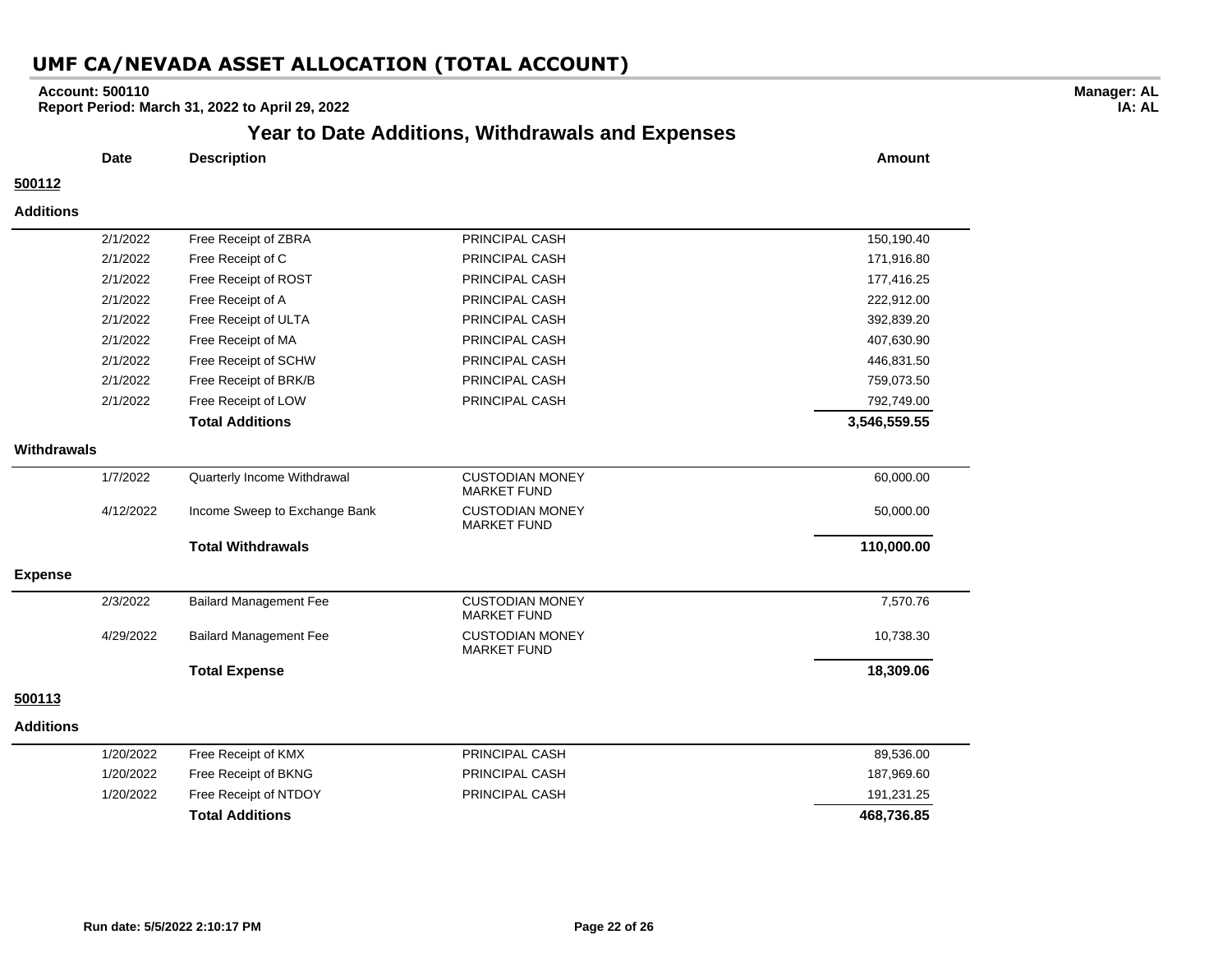### **Account: 500110**

**Report Period: March 31, 2022 to April 29, 2022**

## **Year to Date Additions, Withdrawals and Expenses**

**Date Description Amount**

## **500113**

#### **Withdrawals**

|                | 1/7/2022  | Move to 500111                | <b>CUSTODIAN MONEY</b><br><b>MARKET FUND</b> | 20,000.00 |
|----------------|-----------|-------------------------------|----------------------------------------------|-----------|
|                | 1/25/2022 | ADR Fee (TTE)                 | <b>CUSTODIAN MONEY</b><br><b>MARKET FUND</b> | 12.65     |
|                | 2/17/2022 | Foreign Tax Withheld          | <b>CUSTODIAN MONEY</b><br><b>MARKET FUND</b> | 421.00    |
|                | 3/1/2022  | Foreign Tax Withheld          | <b>CUSTODIAN MONEY</b><br><b>MARKET FUND</b> | 207.02    |
|                | 3/28/2022 | Foreign Tax Withheld          | <b>CUSTODIAN MONEY</b><br><b>MARKET FUND</b> | 690.45    |
|                | 4/6/2022  | ADR Fee (DSDVY)               | <b>CUSTODIAN MONEY</b><br><b>MARKET FUND</b> | 26.51     |
|                | 4/7/2022  | ADR Fee (GSK)                 | <b>CUSTODIAN MONEY</b><br><b>MARKET FUND</b> | 12.90     |
|                | 4/12/2022 | Income Sweep to Exchange Bank | <b>CUSTODIAN MONEY</b><br><b>MARKET FUND</b> | 20,000.00 |
|                | 4/12/2022 | Foreign Tax Withheld          | <b>CUSTODIAN MONEY</b><br><b>MARKET FUND</b> | 244.84    |
|                | 4/21/2022 | ADR Fee (RIO)                 | <b>CUSTODIAN MONEY</b><br><b>MARKET FUND</b> | 5.25      |
|                | 4/28/2022 | ADR Fee (ADRNY)               | <b>CUSTODIAN MONEY</b><br><b>MARKET FUND</b> | 47.80     |
|                | 4/28/2022 | ADR Fee (VLVLY)               | <b>CUSTODIAN MONEY</b><br><b>MARKET FUND</b> | 188.98    |
|                |           | <b>Total Withdrawals</b>      |                                              | 41,857.40 |
| <b>Expense</b> |           |                               |                                              |           |
|                | 2/9/2022  | <b>Bailard Management Fee</b> | <b>CUSTODIAN MONEY</b><br><b>MARKET FUND</b> | 11,073.57 |
|                | 4/29/2022 | <b>Bailard Management Fee</b> | <b>CUSTODIAN MONEY</b><br><b>MARKET FUND</b> | 2,205.10  |
|                |           | <b>Total Expense</b>          |                                              | 13,278.67 |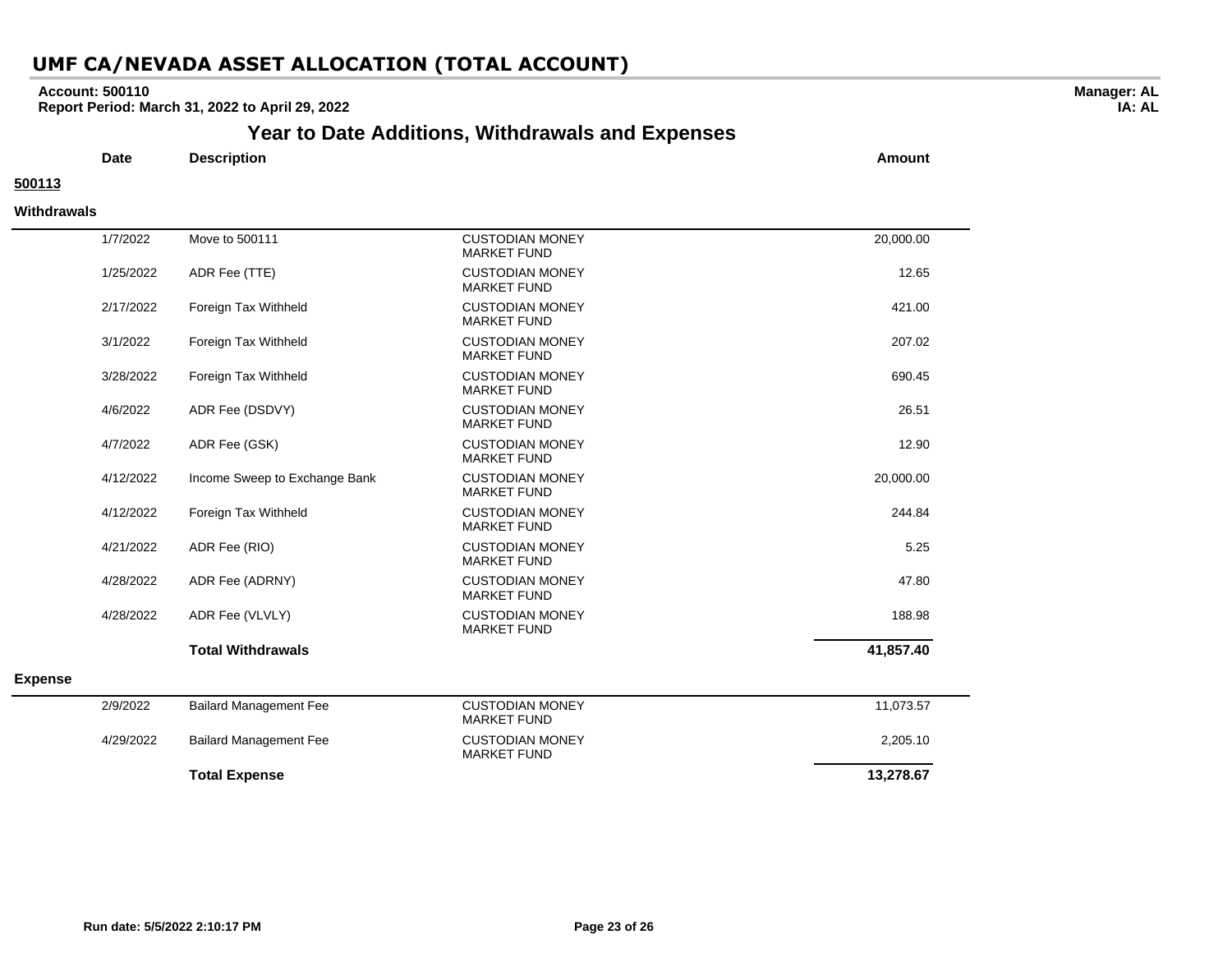### **Account: 500110**

**Report Period: March 31, 2022 to April 29, 2022**

## **Year to Date Realized Gains and Losses**

|                             |                   |                             | <b>Gains/Loss</b> |                  |
|-----------------------------|-------------------|-----------------------------|-------------------|------------------|
|                             | <b>Cost Basis</b> | <b>Proceeds</b>             | <b>Short Term</b> | <b>Long Term</b> |
| <b>Total for 500111</b>     | 4,694,848.98      | 5,307,644.88                | 210,211.95        | 402,583.95       |
| <b>Total for 500112</b>     | 5,651,926.55      | 5,851,872.06                | $-80.248.65$      | 280,194.16       |
| <b>Total for 500113</b>     | 540,823.50        | 542,803.98                  | 17,098.26         | -15,117.78       |
| <b>Total Realized Gains</b> |                   | 10,887,599.03 11,702,320.92 | 147.061.56        | 667,660.33       |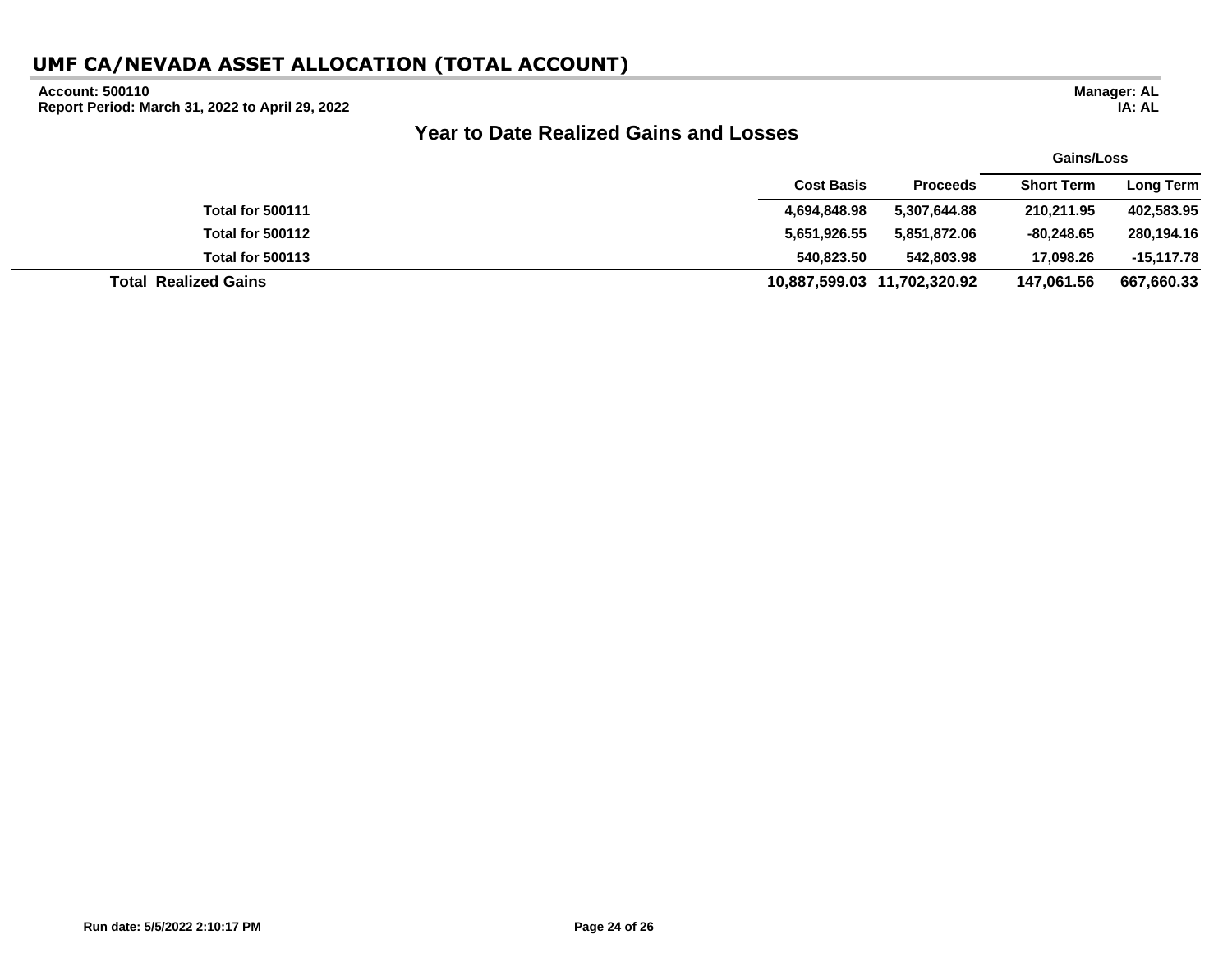#### **Account: 500110**

#### **Report Period: March 31, 2022 to April 29, 2022**

#### **Summary of Investment Returns Notes:**

1. Due to data availability, the Consumer Price Index (CPI) may reflect return for one month prior to report date.

2. As of 5/30/94, the Shearson Muni Index became the Lehman Muni Bond Index, which in 2009 became the Barclays Muni Bond Index. To more accurately reflect our change in management style as of 6/30/2013, we changed the index to the Barclays 1-15 Year Municipal Blend Index effective 12/31/2014 and restated the index returns to that back to 6/30/2013.

3. The Barclays Aggregate Bond Index was previously labeled the Bailard Global Bond Index. For the time period 1/1/2001 – 02/28/2006 the index consisted of 80% Merrill Lynch Corporate-Government Markets and 20% Citigroup World Government Bond Index, 100% hedged. Prior to 12/31/2000, the historical index used is the Merrill Lynch 7 – 10 Year Treasury Index.

4. As of 12/15/2000, we no longer consider international bonds a separate category. Past international bond performance is reflected in the Total Portfolio Return. Prior to 12/15/2000 the Global Bonds asset class consisted of only domestic bonds.

5. As of 6/1/2013, the Russell 2000 index is being used instead of the S&P Small Cap 600 Value Index, which was previously labeled the Bailard Small Value Index. Prior to 7/1/2004 the Wilshire Small Cap Value Index was used.

6. After 12/31/2014, the S&P North American Technology Index was used. Prior to that date, the NASDAQ 100 Index was used.

7. Effective September 2002, we are using the MSCI (Morgan Stanley Capital International) EAFE Index, which includes developed country stock markets in

Europe, Australasia and the Far East. We are also using the MSCI All-Country World ex-USA Index, which includes developed and emerging stock markets worldwide.

8. As of 12/31/2009, the NCREIF Fund Index – Open End Diversified Core Equity Index was added. Data for the Index is lagged by one quarter.

9. Reported returns on the Nationwide Bailard Class M mutual funds (formerly the HighMark mutual funds) and the Bailard REIT are reported net of fees, while the comparable indices are gross of fees.

10. As of 1/1/94, we no longer consider precious metals a separate asset category. Past precious metals performance is reflected in the Total Portfolio Return.

11. Index performance since inception will not correspond to the time period of asset class performance since inception if the account did not hold the asset class continuously since account inception.

12. From time to time, cash equivalents may include short-term fixed-income securities with maturities of up to 3 years that are considered cash equivalents for asset allocation purposes.

#### **Last Four Quarter Account Summary Notes:**

1. The dollar weighted summary may not equal the time weighted performance return shown on the previous page. Per Investment Counsel Association of America Standards, the performance reported must be time weighted.

2. Total Return is a combination of income received and market appreciation. The Total Return shown above does not include any Real Estate Cash Flow or Return of Principal that may be applicable to the last four quarters.

3. In addition to cash transactions, the Net Additions/(Withdrawals) figure also contains any market value adjustments needed to properly reflect asset additions or withdrawals for performance calculations.

#### **Holdings and Realized Gains and Losses Report**

1. The number of shares shown of each asset is rounded to the nearest whole share. The dollar value of the asset is based on the actual holding including fractional shares. 2. For IRS reporting purposes, use purchase date, cost and capital gain/loss information as shown by your account custodian or your personal records and not what is reflected on this report.